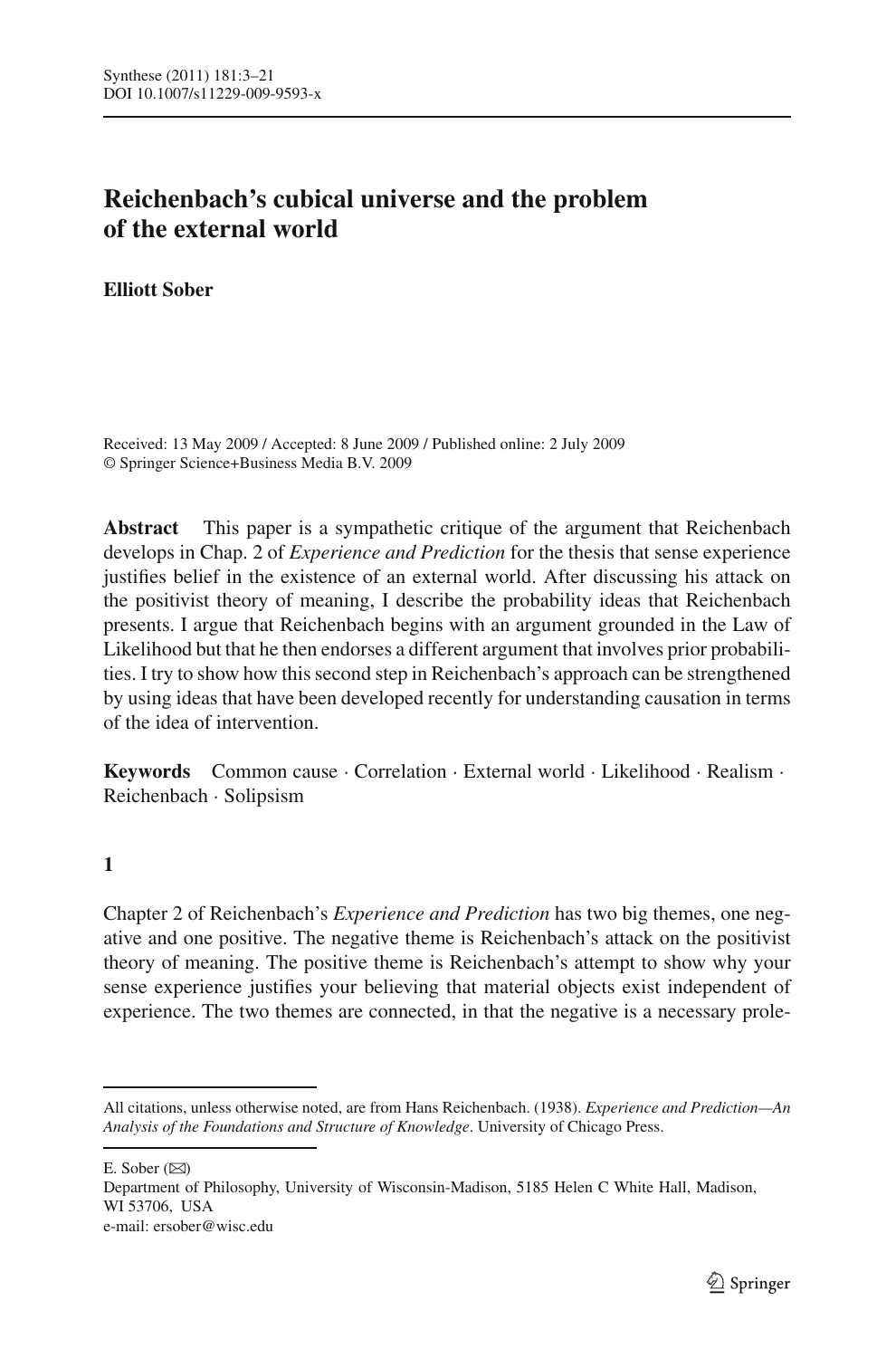gomenon to the positive. This is because the positivist theory of meaning entails that solipsism and realism about material objects are equivalent rather than incompatible. If the positivists were right about this, the problem of the external world would be a pseudo-problem—something to dissolve, not solve.

My subject here is Reichenbach's epistemology, but I do have a few comments on what he says about meaning. In Chap. 1, Reichenbach (pp. 30–31) formulates the positivist theory of meaning as having two parts:

- (1) A sentence has meaning if and only if it is verifiable as true or false.
- (2) Two sentences have the same meaning if and only if they obtain the same determination as true or false by every possible observation.

By "verifiable," Reichenbach means deducible from a finite set of jointly consistent observation statements. He points out that many of the statements that are taken seriously in science and in ordinary life are not verifiable in this sense. This leads him to liberalize the positivist theory:

- *(*1- *)* A sentence has meaning if and only if it has a degree of probability.
- (2<sup>'</sup>) Two sentences have the same meaning if and only if they obtain the same degree of probability from every possible observation (p. 54).

Reichenbach's (1<sup>'</sup>) is intended to parallel the positivist's (1), in that Reichenbach thinks it is sense experience that makes sentences meaningful by conferring degrees of probability on them. This is Reichenbach's probability theory of meaning.<sup>1</sup>

Reichenbach's proposal is an improvement over positivism, but problems remain. First, there is the question of what "probability" should be taken to mean. Reichenbach refers the reader to his earlier (Reichenbach 1935) treatise where he defends a frequency interpretation of the concept (p. 304). This raises the question of how scientific theories like Einstein's theory of general relativity or Darwin's theory of evolution can be said to have a probability in this sense. If there were finitely many universes, we could think of the prior probability of a theory's being true in our universe in terms of the frequency of universes in which the theory is true.<sup>2</sup> Unfortunately, this suggestion comes to nothing if there is no such set of universes. If we abandon Reichenbach's commitment to a frequency interpretation and follow subjective Bayesians by interpreting probability as an agent's degree of belief, this problem disappears but another pops up in its stead—a single theory will have as many different probabilities as there are agents who have different degrees of certainty about it. And a sentence can be meaningful for me though it is meaningless to you, because I assign it a degree of belief and you do not. Shifting to a third interpretation is problematic as well. If we

<sup>1</sup> It is interesting that Reichenbach identifies a sentence's being meaningful with its *having a probability*, not with its *confirmability*. Bayesians say that a sentence is confirmable if the sentence's probability can be changed by new observations; Skyrms (1984) suggests that this provides an account of testability, which I discuss in Sober (2008, pp. 148–154).

 $2$  This is not how Reichenbach, in the second edition of his 1935 book (pp. 434–442), proposes to understand "the probability of hypotheses." He discusses Newton's law of gravitation by considering a data set that describes how frequently various measurements on planets conform to the law; Reichenbach applies the straight rule of induction to the data to infer a probability for the law. Notice that this is an exercise in the epistemology of probability, not in its semantics. For an argument that the straight rule is nonBayesian, see Sober (2008, pp. 20–24).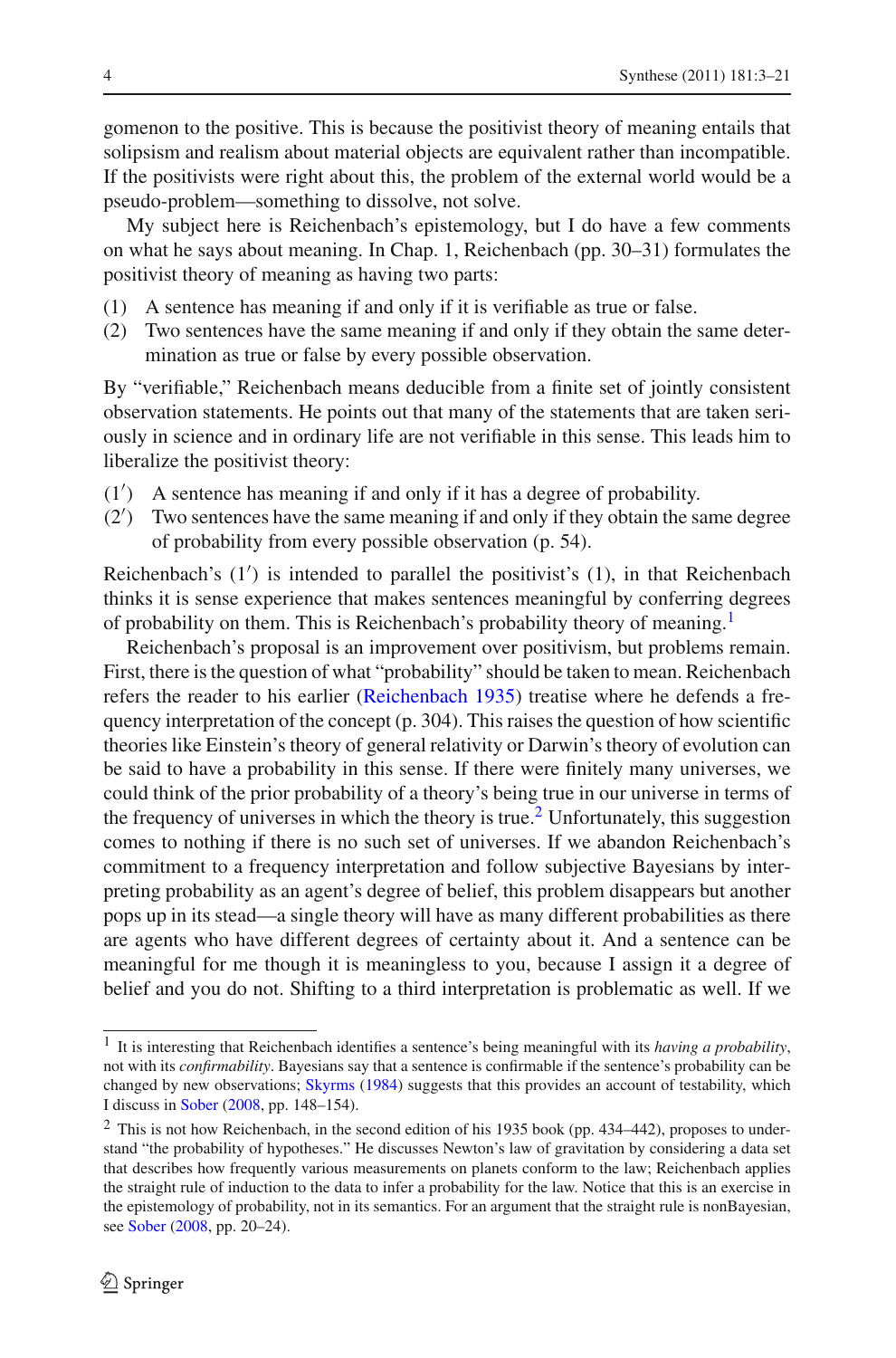think of probability as normative—as the degree of belief that an agent *ought* to have in a sentence, given some body of observations—it again becomes difficult to see what values those probabilities actually have (since their posterior probabilities will depend on choices of values for prior probabilities).

Another problem for Reichenbach's theory stems from the fact that a sentence can be meaningful even if we have no clue as to how probable it is. Consider the sentence "undetectable angels exist." If this really were meaningless gibberish, we could not discuss its epistemic status or its logical relationships to other sentences. But we can.<sup>3</sup> And surely "undetectable angels exist" and "undetectable unicorns exist" differ in meaning, though they seem to have the same epistemic status. Reichenbach's theory, like the positivism he sought to supersede, draws too close a connection between semantics and epistemology, as Putnam (1975) argued so cogently.

Reichenbach says that it is a virtue of his theory that it explains why the following two sentences differ in meaning:

- (3) The material world will continue to exist after I am dead.
- (4) The material world will cease to exist when I do (p. 133).

In contrast, the positivist theory says they are synonymous—there is no experience I can ever have that will discriminate between them. Reichenbach asks why positivists bother to buy life insurance policies if they believe that the two sentences are equivalent. He says that he does "not doubt the seriousness of the positivists" when they do so; however, "they cannot justify this carefulness" (p. 135). These good points encourage the reader to expect Reichenbach to conclude that the positivist theory of meaning is false while his own theory is true, but this is not what he says. Rather, his view is that it is a matter of choice, not fact, which theory of meaning we adopt—"we cannot forbid anyone to choose the definition of meaning he prefers (p. 149)." To a postpositivist ear, this sounds like backsliding. If the theory of meaning is a theory about the languages and language users we see around us, then it is answerable to empirical considerations. A theory of meaning is false if it says that (3) and (4) are synonymous sentences of English (Carnap 1953; Sober 2000). Of course, the word "synonymous" can be redefined, but that isn't relevant, since any term can be redefined, trivially.

#### **2**

It is one thing to say that (3) and (4) differ in meaning, another to show that (3) is more probable than (4), given the evidence I have. In just the same way, the epistemological task of comparing the probabilities of the following two sentences remains even after we grant that they are incompatible:

- (5) The only things that exist are my mind and my experiences.
- (6) In addition to my mind and my experiences, material objects also exist.

<sup>3</sup> As Glymour (1977, p. 228) says, "it is only because we can understand something of hypotheses and make rough judgments of their implications that we can test them. Not the other way round."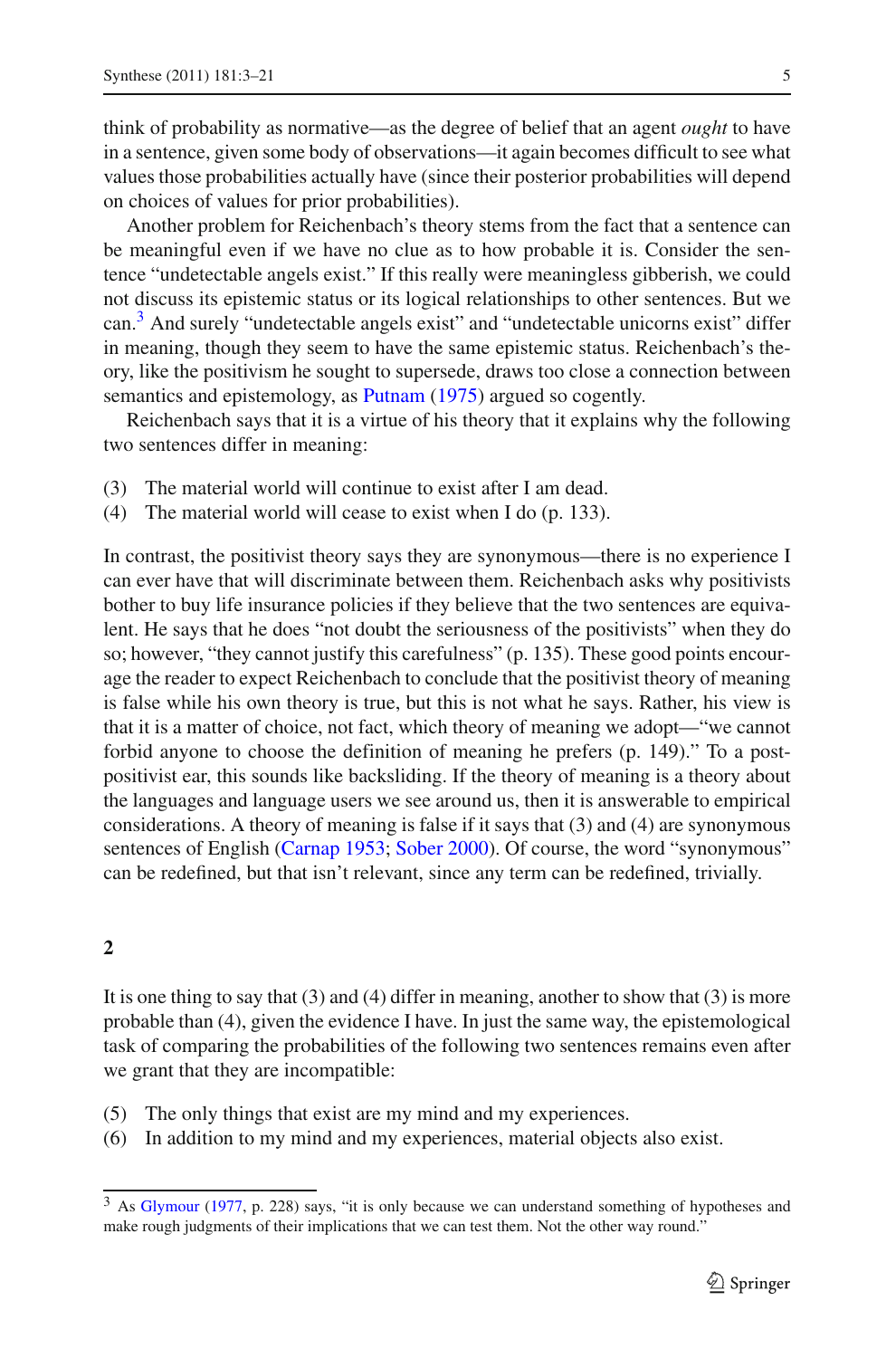



Proposition (5) expresses the thesis of solipsism, while (6) expresses the thesis of realism about material objects. $4$  Reichenbach's question is how my sense experiences justify my postulating entities that are distinct from my mind and the experiences I have. He addresses the difference between (5) and (6) by describing a thought experiment; the picture he uses to explain the example is reproduced here in Fig. 1.

We are asked to imagine

a world in which the whole of mankind is imprisoned in a huge cube, the walls of which are made of sheets of white cloth, translucent as the screen of a cinema but not permeable by direct light rays. Outside this cube there live birds, the shadows of which are projected on the ceiling of the cube by the sun rays; on account of the translucent character of this screen, the shadow-figures of the birds can be seen by the men within the cube. The birds themselves cannot be seen, and their singing cannot be heard. To introduce the second set of shadow-figures on the vertical plane, we image a system of mirrors outside the cube which a friendly ghost has constructed in such a way that a second system of light rays running horizontally projects shadow-figures of the birds on one of the vertical walls of the cube ... As a genuine ghost this invisible friend of mankind does not betray anything of his construction, or of the world outside the cube, to the people within; he leaves them entirely to their own observations and waits to see whether they will discover the birds outside. He even constructs a system of repulsive forces so that any near approach toward the walls of the cube is impossible for the men; any penetration through the walls, therefore, is excluded, and

<sup>4</sup> I take it that solipsism leaves open whether my mind reduces to the experiences I have, or is a distinct entity, and that both (5) and (6) leave open whether phenomenalism is right in its claim that the truth conditions for sentences like "there is a table here now" can be given in a sense datum language.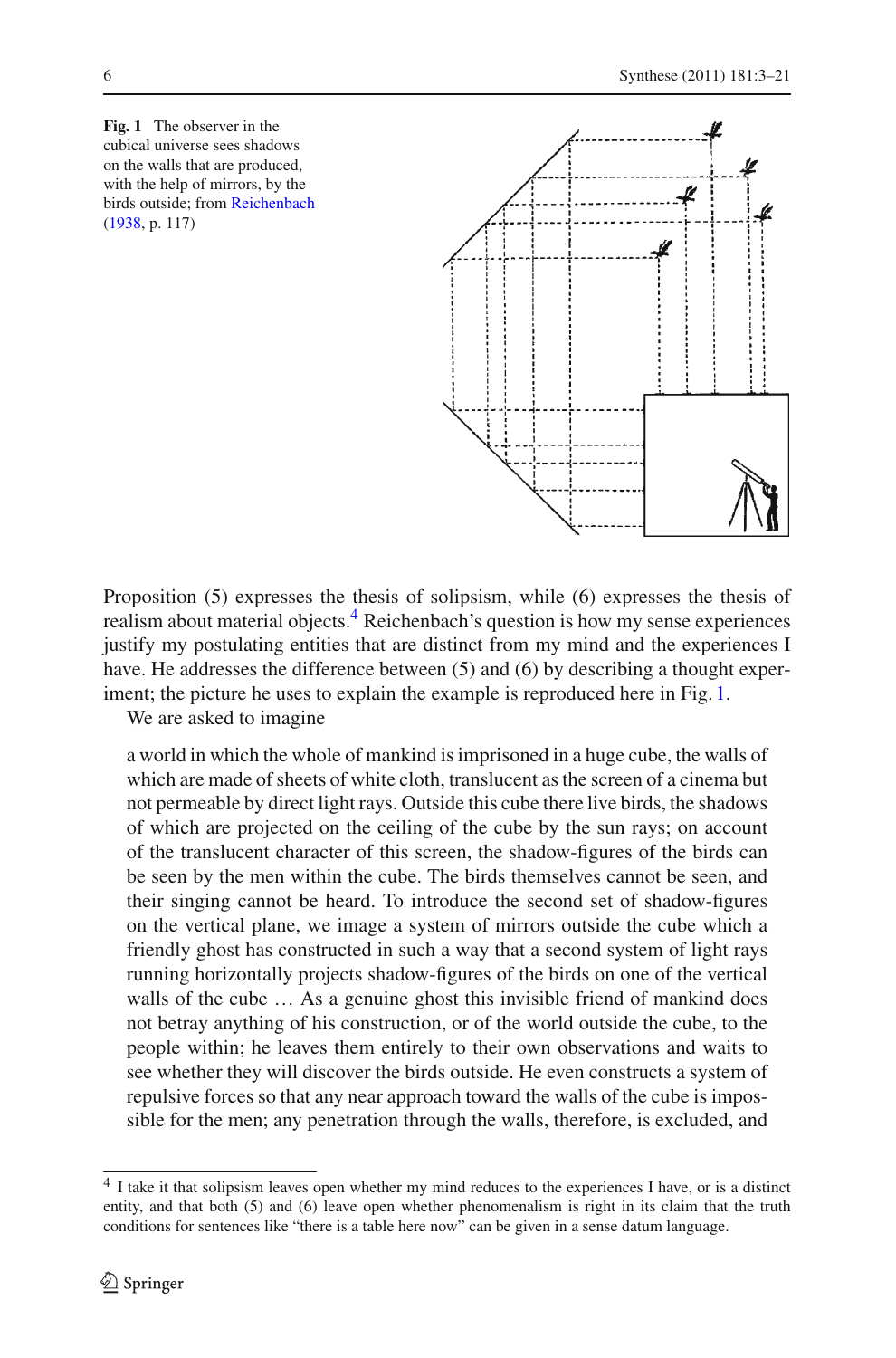men are dependent on the observation of the shadows for all statements they make about the "external" world, the world outside the cube (pp. 115–116).

As is standard, Reichenbach (p. 154) takes the epistemological relationship of objects observed (shadows on the sides of the cube) to objects merely inferred (the birds outside) to be the same as the relationship of your sensations to the physical objects that cause them. He relates these problems to each other by a striking image:

Our situation with regard to external things is not essentially different from that of the inhabitants of the cubical world with respect to the birds outside; imagine the surface surrounding that world to contract until it surrounds only our own body, until it finally, with some geometrical deformations, becomes identical with the surface of our body—we arrive, then, at the actual conditions for the construction of human knowledge, all our information about the world being bound to the traces which causal processes project from external things to the surface of our body.

Reichenbach (163 ff.) is right that the point of this analogy is not subverted by the fact that we observe physical objects though we rarely, if ever, observe our own experiences. He also is right that the problem of the external world does not require the assumption that our knowledge of our own sensations is absolutely certain; this is inessential, just as the problem of the cubical world does not require that we be absolutely certain about the properties that the shadow-figures have.

Reichenbach concludes his description of the cubical world and its inhabitants with a question: "Will these men discover that there are things outside their cube different from the shadow-figures?" He tells us that, initially, they do not. But after a while, a gifted individual ("a Copernicus")

…will direct telescopes to the walls and will discover that the dark spots have the shape of animals; and what is more important still, that there are corresponding pairs of black dots, consisting of one dot on the ceiling and one dot on the side wall, which show a very similar shape. If  $a_1$ , a dot on the ceiling, is small and shows a short neck, there is a corresponding dot  $a_2$  on the side wall which is also small and shows a short neck; if  $b_1$  on the ceiling shows long legs (like a stork), then  $b_2$  on the side wall shows on most occasions long legs also. It cannot be maintained that there is always a corresponding dot on the other screen but this is generally the case (pp. 117–118).

What interests Reichenbach about these figures on the walls of the cube is the "correspondence" that obtains between the "internal motions" of pairs:

If the shade  $a_1$  wags its tail, then the shade  $a_2$  also wags its tail at the same moment. Sometimes there are fights among the shades; then, if  $a_1$  is in a fight with  $b_1$ ,  $a_2$  is always simultaneously in a fight with  $b_2$  (p. 118).

Reichenbach says that the hero of his story, Copernicus,

will surprise mankind by the exposition of a very suggestive theory. He will maintain that the strange correspondence between the two shades of one pair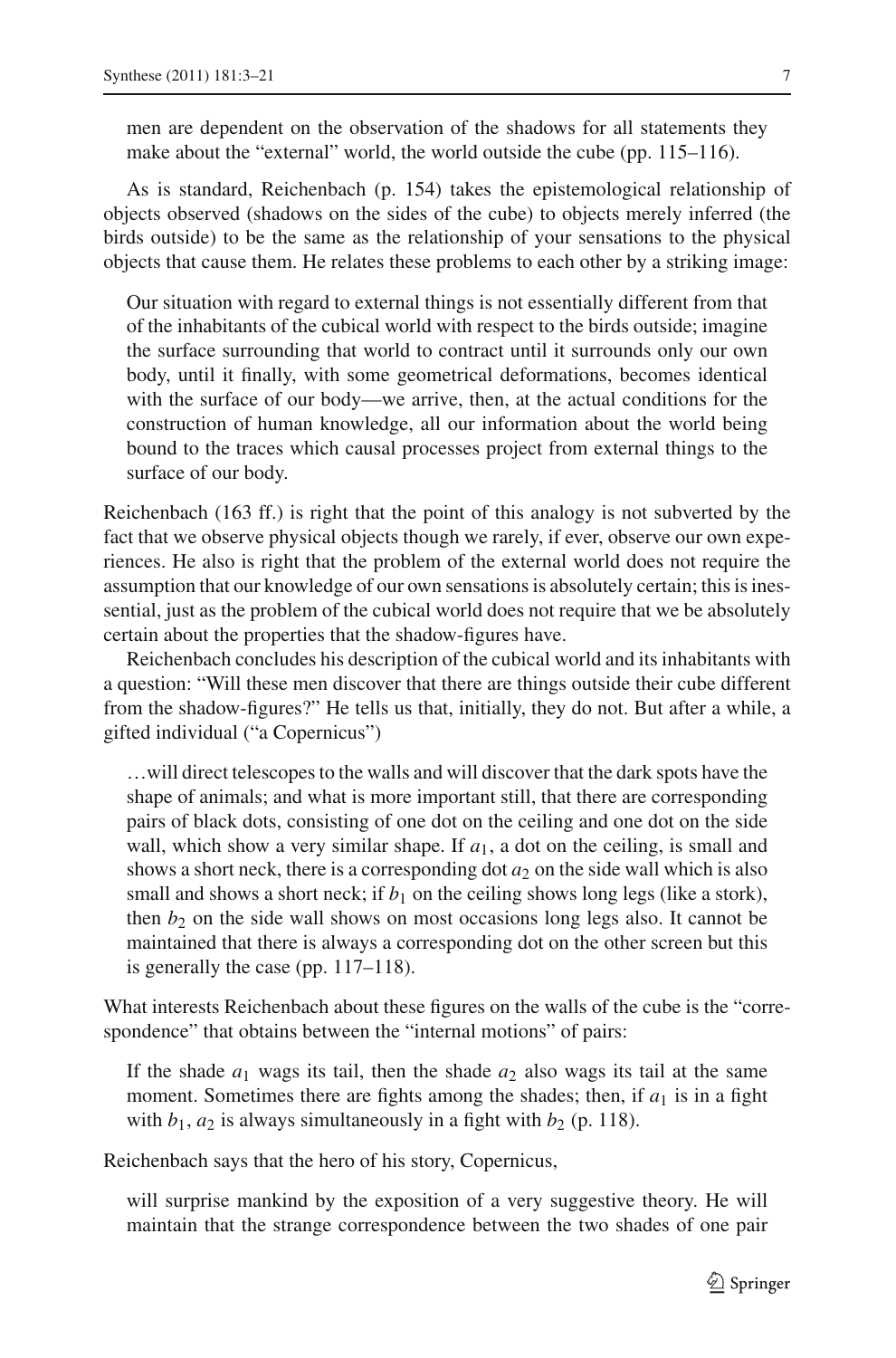cannot be a matter of chance but that these two shades are nothing but effects caused by one individual thing situated outside the cube within free space. He calls these things "birds" and says that these are animals flying outside the cube, different from the shadow-figures, having an existence of their own, and that the black spots are nothing but shadows (p. 118).

### **3**

Here I will interrupt Reichenbach's story to characterize the two hypotheses he has so far introduced and the bearing of the observations on them. Though my interpretation is close to some of what Reichenbach says, it does not coincide with his in all particulars. The observations are sample frequencies. What we observe, for a given pair of shadow figures *i* and *j*, is that

(Obs) freq(*i* has  $F \& j$  has  $F$ ) > freq(*i* has  $F$ )freq(*j* has  $F$ ),

for some range of properties *F.*I will describe this inequality by saying that we observe that the traits of *i* and *j* are *associated* with each other. There are two hypotheses that Reichenbach has so far considered:

(Common Cause) *i*'s having *F* and *j*'s having *F* are joint effects of a common cause. (Coincidence) *i*'s having *F* and *j*'s having *F* are causally unconnected.

The point of interest is that,

(7) Pr(Obs|Common Cause) *>* Pr(Obs|Coincidence).

The reason (7) is true is that the common cause model that Reichenbach is considering *entails* that there will be a correlation between *i*'s having *F* and *j*'s having *F*, where correlation is a fact about probabilities, not sample frequencies:

(Correlation) Pr(*i* has  $F \& j$  has  $F$ ) > Pr(*i* has  $F$ )Pr(*j* has  $F$ ).

In contrast, the Coincidence model he is considering entails that the two events are probabilistically independent:

```
(Independence) Pr(i has F \& j has F) = Pr(i has F)Pr(j has F).
```
In formulating the argument in this way, I am distinguishing observed association from probabilistic correlation. The former involves frequencies in a sample; the latter involves probabilities whose application is not limited to that sample. The hypotheses are, by construction, related deductively to propositions about correlations; they do not have deductive connections to propositions about sample frequencies.

If the Common Cause hypothesis makes the data more probable than the Coincidence hypothesis does, what is the epistemological significance of this fact? The Law of Likelihood (Hacking 1965; Edwards 1972; Royall 1997; Sober 2008) provides an answer:

Observation *O* favors hypothesis  $H_1$  over hypothesis  $H_2$  precisely when  $Pr(O|H_1)$  $>Pr(O|H_2)$ .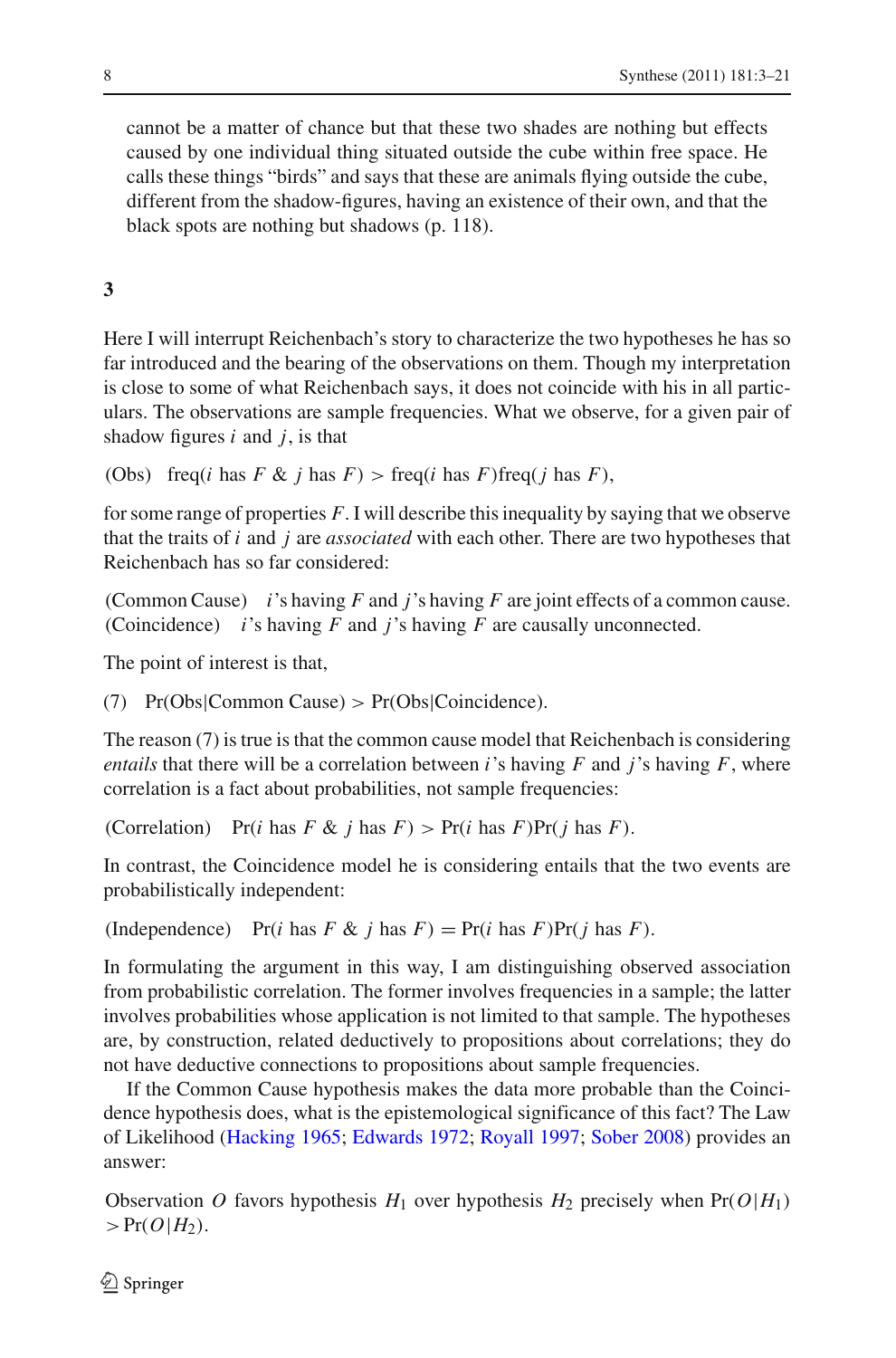The observed association of the shapes of two shadow-figures favors Common Cause over Coincidence in just the way that the matching of two student essays favors the hypothesis that the students plagiarized from a common source over the hypothesis that they produced their essays independently (Salmon 1984).

One virtue of this likelihood formulation of Reichenbach's argument is that it undercuts the following objection. It is alleged that inferring the existence of external objects is problematic because external objects are objects of a different "kind" from the sensory experiences that provide your evidence. This point about kinds might be relevant if the argument concluded that we are justified in believing that external objects exist. But the Law of Likelihood is not a rule for acceptance. The Law cares nothing for "kinds." The only thing that matters is how different competing hypotheses probabilify the data.

The likelihood reconstruction of Reichenbach's reasoning captures some of what he is getting at when he says that

… it seems highly improbable that the strange coincidences observed for one pair of dots are an effect of pure chance. It is, of course, not impossible that, when one shade has its shade-tail plucked off, at the same moment the same thing happens to another shade on another plane; it is not even impossible that the same coincidence is sometimes repeated. But it is improbable; and any physicist who sees this will not believe in a matter of chance but will look for a causal connection (pp. 120–121).

However, this passage also suggests that Reichenbach may be venturing beyond what the Law of Likelihood sanctions. Inequality (7) does not show that Common Cause is more probable than Coincidence. It does not follow from (7) that

(8) Pr(Common Cause|Obs) *>* Pr(Coincidence|Obs)

unless assumptions are made about the prior probabilities of the two hypotheses.

#### **4**

The plot then thickens because Reichenbach sees that his adversary, the positivist, has a reply. The positivist grants that Common Cause and Coincidence "furnish different consequences within the domain of our observable facts" (p. 122) and that the two hypotheses thereby obtain different probabilities. But the positivist then claims that there is a third hypothesis that is predictively equivalent to the hypothesis of Common Cause. This is the hypothesis that the elements within a pair are related as cause to effect:

(Cause/Effect) *i*'s being *F* causes *j*'s being *F*, or *vice versa*.

This hypothesis does not postulate the existence of entities outside. Yet, it predicts that there will be a positive association between *i*'s and *j*'s properties, just as the Common Cause hypothesis does. Reichenbach then argues that the Common Cause hypothesis nonetheless is superior to the hypothesis of Cause/Effect. He puts his point in the mouth of "the physicist", who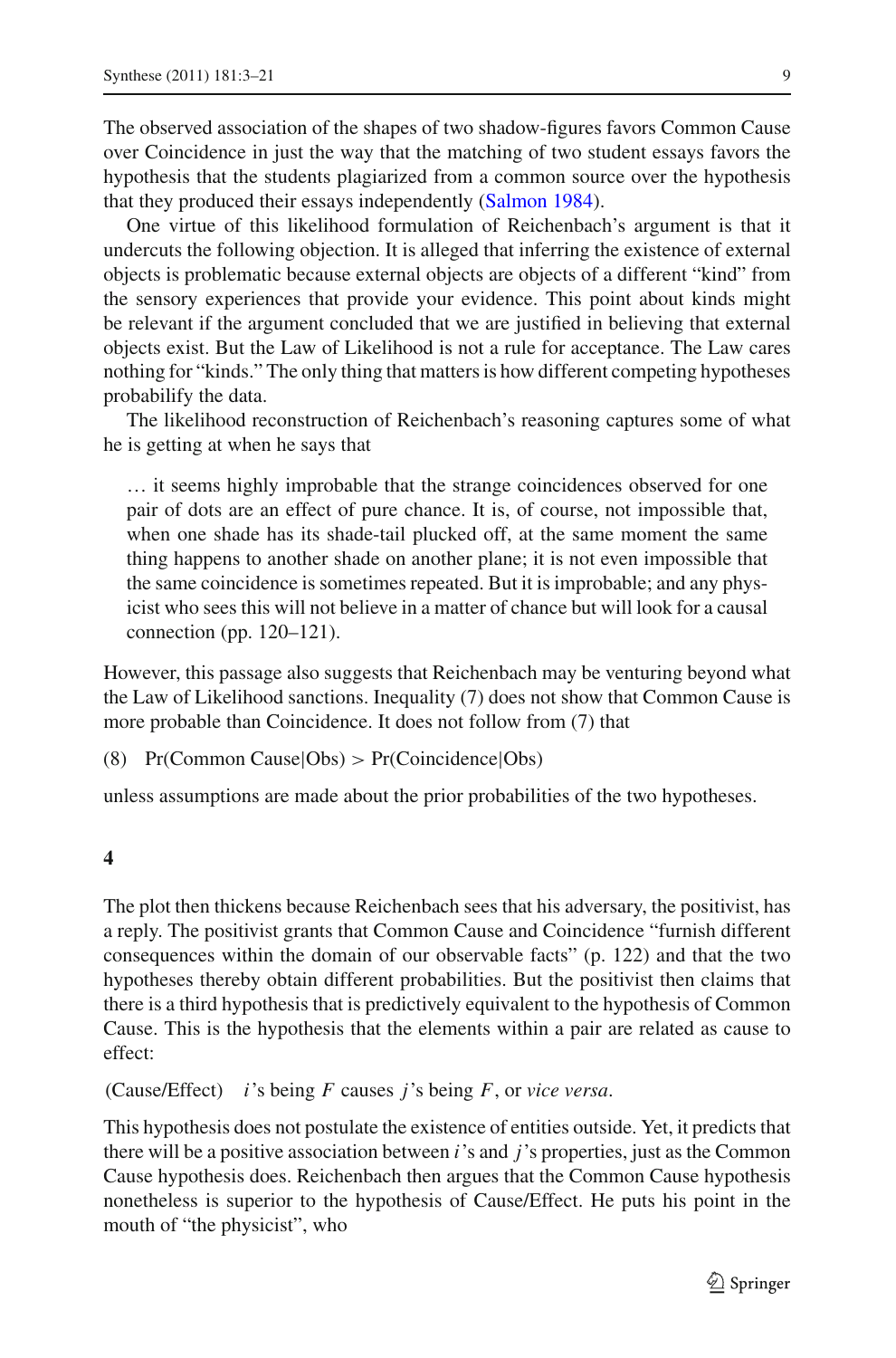… simply states that, wherever he observed simultaneous changes in dark spots like these, there was a third body different from the spots; the changes happened, then, in the third body and were projected by light rays to the dark spots which he used to call shadow-figures ... Whenever there were corresponding shadow-figures like the spots on the screen, there was in addition, a third body with independent existence; it is therefore highly probable that there is also such a third body in the case in question (p. 123).

Reichenbach is arguing that there are associated events that occur *inside* the cube that resemble the shadow-images on the cube's surfaces and which have the additional feature that the cube's inhabitants can *observe* what makes the events in a pair similar. The cubists observe that such pairs are *usually* associated because they trace back to common causes and only *rarely* are they associated because they are related to each other as cause to effect.<sup>5</sup>

I see no way to defend this part of Reichenbach's argument. Event types are associated in our world because they are produced by common causes and also because they are related to each other as cause to effect. Both arrangements occur in abundance. For example, consider pairs of birds *inside* our universe; sometimes we see two flying birds change direction in unison because a predator approaches them both and sometimes we see them do so because one bird is chasing the other. Each may look like a "dark spot" that we see against the sky. In general, when we observe that event types  $e_1$  and  $e_2$  are associated because they have a common cause  $c$ , we also observe that  $c$  and  $e_1$  are associated with each other because they are related to each other as cause to effect, and the same is true of the association of  $c$  to  $e_2$ . For each Common Cause pattern that we observe, there are two Cause/Effect patterns that we also observe. How, then, could the former arrangement be more frequent? I take it that the same is true of what goes on in the cubical universe. Furthermore, even if Reichenbach were right about what is common and what is rare in the observations that the cubists make inside their universe, it is hard to see how this point would carry over to the problem of the external world. Cubists who see the shadow-images on the cube's surfaces also can observe what is happening in the cube's interior. But when we notice associations between our sensations, we cannot drop back to another sort of association whose causal origins are plain to us.

Reichenbach has a footnote on the next page (p. 124) that makes it clear that we are not here mistaking what his argument is. He says that the Common Cause hypothesis has a higher posterior probability than the Cause/Effect hypothesis because the former has the higher prior and in spite of the fact that the two hypotheses confer on the observed association the same probability (they have identical likelihoods). It isn't the observed association of the shadows that makes it more probable that birds exist outside the cube than that the shadows cause each other; rather, what does the work, according to Reichenbach, is the fact that the existence of birds outside has the higher prior probability.

<sup>5</sup> It is interesting that Reichenbach does not argue that the shadow-images in a pair cannot be related as cause to effect on the grounds that they occur simultaneously (and via appeal to the principle that cause must precede effect). He does say a few times that the events are simultaneous, but his diagram of the cubical world suggests that this would not be exactly true.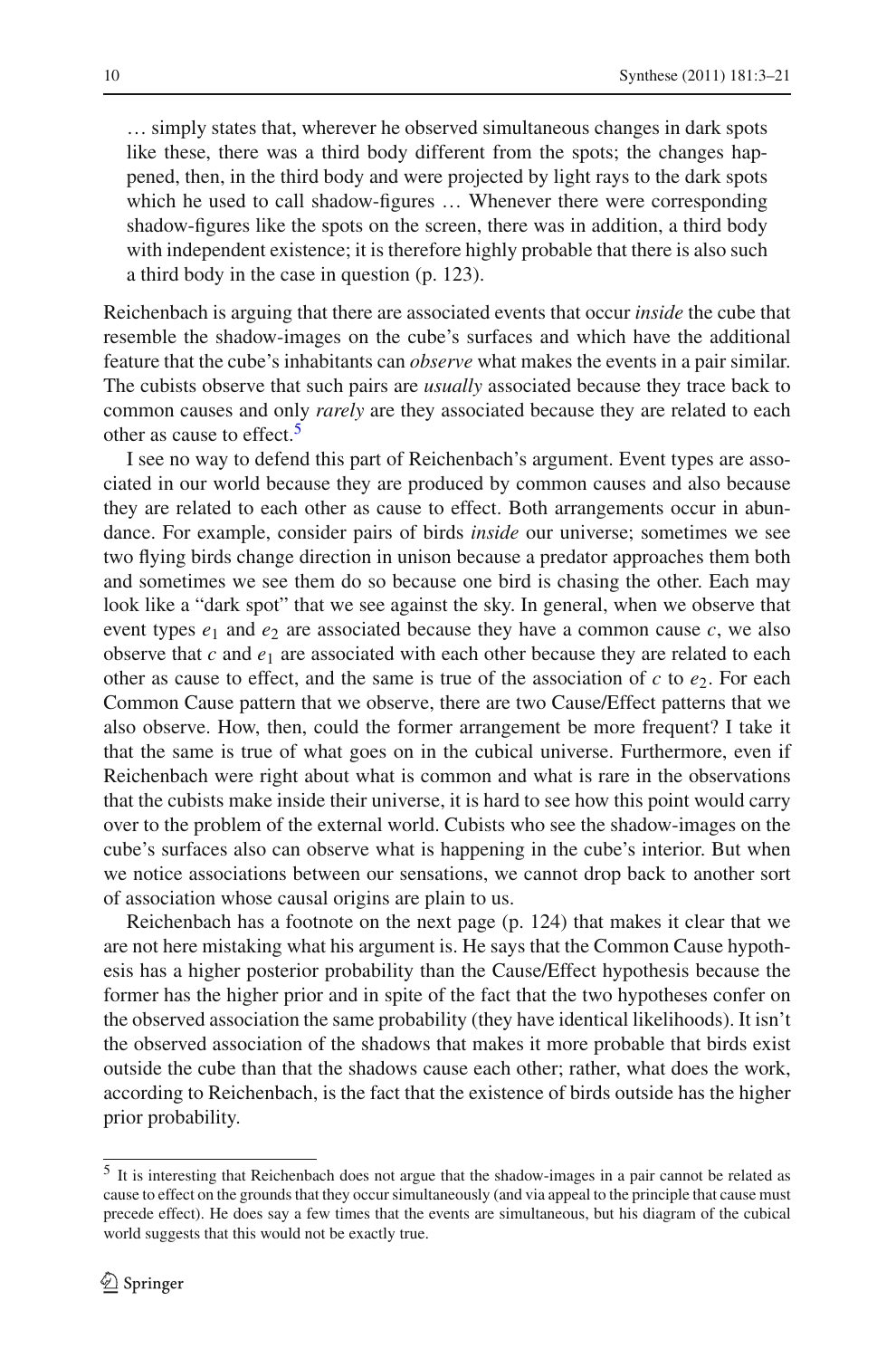#### **5**

Reichenbach's epistemology of the cubical universe calls to mind his now-famous Principle of the Common Cause, which he states as follows in his posthumously published book, *The Direction of Time*:

If an improbable coincidence has occurred, there must exist a common cause … Chance coincidences, of course, are not impossible … The existence of a common cause is therefore … not absolutely certain, but only probable (Reichenbach 1956, pp. 157–158).

Reichenbach does not cite this general principle in *Experience and Prediction*. If it were correct, it would provide a simple rationale for concluding that the correlated shadow-images have a common cause (Salmon 1999). However, a further argument would be needed to show that this common cause is outside the cube, let alone a bird outside. In any event, the common cause principle has problems, so it is good that Reichenbach does not appeal to it in his 1938 book. First, notice that Reichenbach gives two formulations of the principle in the passage quoted above; the first says that a common cause *must* exist while the second says that it *probably* does. The first is an overstatement, since, as Reichenbach notes, improbable coincidences without a common cause are not impossible.<sup>6</sup> The probabilistic formulation, on the other hand, requires that you have prior probabilities for common cause hypotheses, and, as we have seen, these are sometimes difficult to justify. In addition, the principle takes you from correlations to (probable) common causes without pausing to consider, as Reichenbach does in his discussion of the cubical universe, that a correlation might be due to the correlates being related as cause to effect. It therefore is better to formulate Reichenbach's principle as saying that correlated events must be (or probably are) *causally connected*, where this means that the events either have a common cause *or* are related as cause to effect. But it is even better to formulate the principle as an instance of the Law of Likelihood.<sup>7</sup> Unfortunately, this fails to settle why the hypothesis of Common Cause is better than the hypothesis of Cause-Effect.

#### **6**

In 1936, two years before the publication of *Experience and Prediction*, Einstein noted that the general theory of relativity predicts that an astronomical object can act as a "gravitational lens" and produce a "gravitational mirage," as shown in Fig. 2. If a massive object lies between the observer and a distant object, light from the distant object will bend around the intervening object, leading the observer to see two (or more) images, not one. This possibility was described qualitatively by the St. Petersburg

<sup>6</sup> Abandoning the "must" in stating the principle of the common cause suffices to ensure that the Bell inequality results are not a counterexample.

 $<sup>7</sup>$  Even when modified in this way, the principle still encounters a problem first described by Yule (1926);</sup> the mechanisms behind two causally unconnected time series sometimes entail cross-process correlations. See Sober (2001, 2008) for discussion.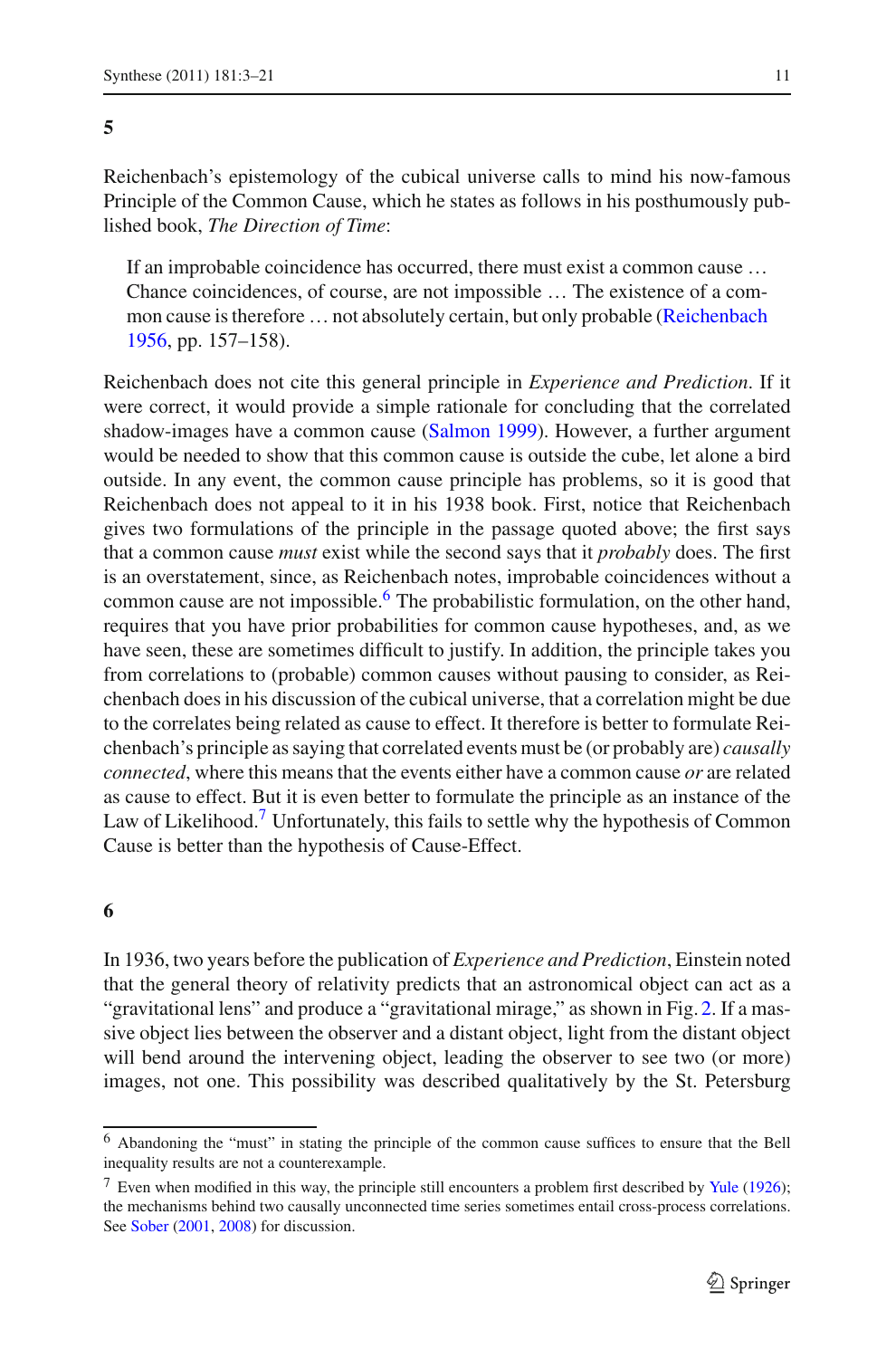

**Fig. 2** When light from a quasar bends around a lensing galaxy, an observer will see two images  $(I_1 \text{ and } I_2)$ of the quasar

physicist Orest Chwolson in 1924. In 1936 Einstein considered the example of a single star serving as a lens and concluded that the effect would be too small for current instrumentation to detect. In 1937, Fritz Zwicky realized that a whole galaxy could act as a lens and that the more pronounced image doubling should be easy to detect. The first real example was discovered in 1979 by Dennis Walsh, Bob Carswell, and Ray Weymann using the Kitt Peak National Observatory 2.1 meter telescope. It was called the "Twin Quasar" because it initially looked like two identical quasars; its official name is  $Q0957 + 561$ .<sup>8</sup>

Did Reichenbach know about Chwolson's, Einstein's, and Zwicky's ideas? If so, did he consider using the idea of gravitational lensing in *Experience and Prediction* as a real-world example that makes the same point as the shadow images on the walls of his fanciful cubical universe? And even if Reichenbach did not consider this way of telling his story, would real science have served his purpose better than science fiction? I will not try to answer the biographical questions, but I do want to say a little about how gravitational lensing is related to the problem that Reichenbach describes.

We see what appear to be two astronomical objects in different parts of the sky. Our measurements show that they are identical in numerous respects. We consider and reject the possibility that this is just an elaborate coincidence. There must be a causal connection. Either one object causes the other, or the two are effects of a common cause. Both these hypotheses predict the similarities we observe. A difference between the hypotheses may be found in the fact that we have an independently confirmed theory (the General Theory of Relativity) that says that the Common Cause pattern should be exemplified; on the other hand, no current theory describes a process in which one huge astronomical object can cause a carbon copy of itself to exist someplace else. This provides a justification for assigning Common Cause a higher prior probability than Cause/Effect. The prior does not come from *a priori* reasoning, but is grounded by an empirical theory. This appeal to prior probabilities to deal with astronomical twins seems much less artificial than Reichenbach's appeal to prior probabilities when he discusses twin shadows in his cubical universe. Even so, there is something missing

<sup>8</sup> See the Wikipedia article at [http://en.wikipedia.org/wiki/Gravitational\\_lensing.](http://en.wikipedia.org/wiki/Gravitational_lensing)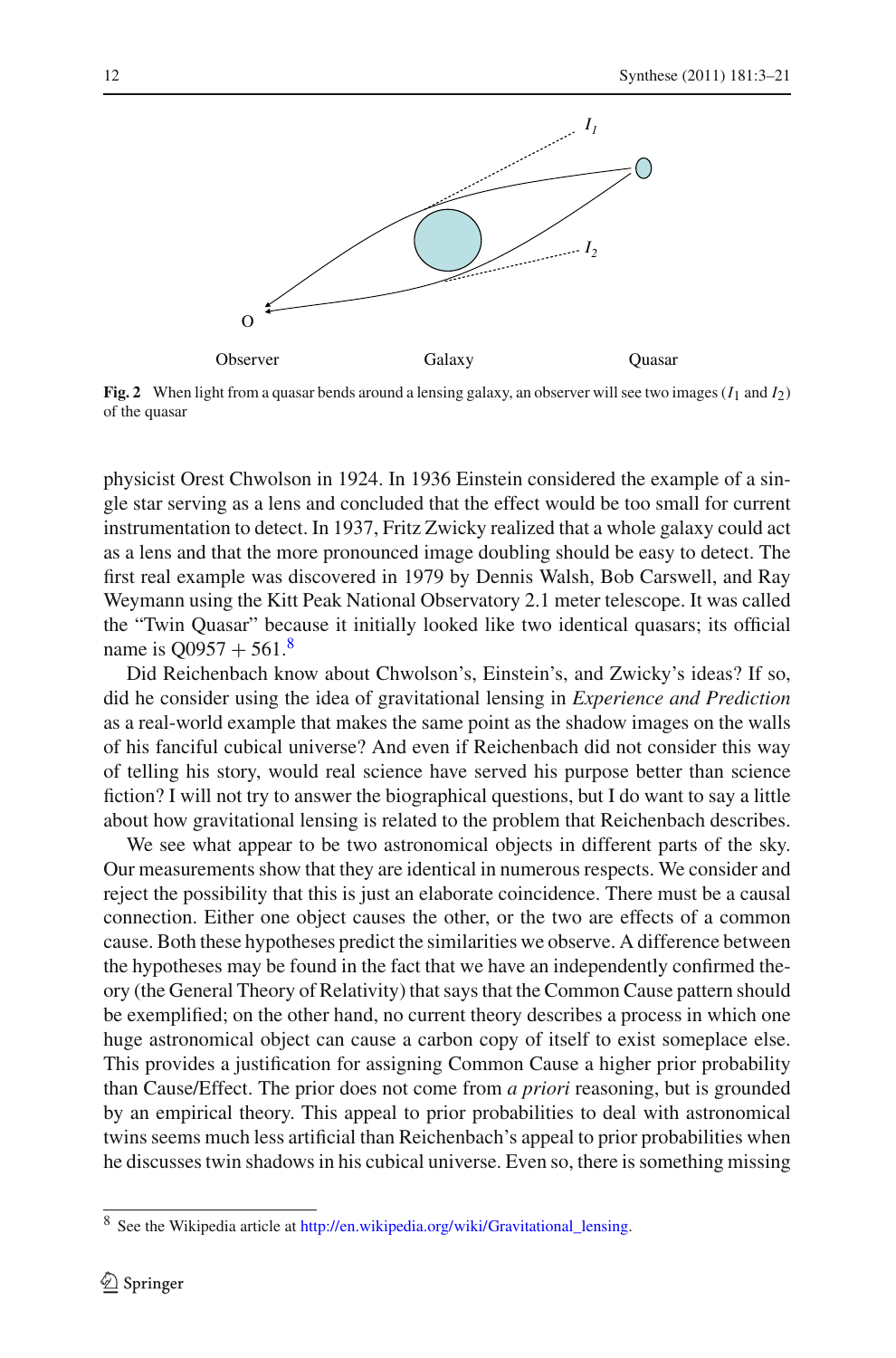in this example from physics. Granted, a background theory can furnish us with defensible priors, but what if we have no such theory? This is where the example of the cubical universe has a utility that gravitational lensing does not.

### **7**

Let us return to Reichenbach's claim that Common Cause and Cause/Effect confer the same probability on the observations that Copernicus makes in his cubical universe. Do you really need to appeal to prior probabilities to find an epistemic difference between the two hypotheses? Present-day causal modelers have thought about this problem (Hausman 1998; Woodward 2003). We can take our cue from them.

Here is a simple and shopworn example. Why do we think that barometer readings and storms are joint effects of a common cause (the barometric pressure) rather than being related to each other as cause to effect? The readings and the rain are associated in our data, in that

freq(storm at  $t_2$ ) low barometer reading at  $t_1$ ) > freq(storm at  $t_2$ ) high barometer reading at  $t_1$ ).

This association is evidence that there is an underlying probabilistic correlation:

(9) Pr(storm at  $t_2$  low barometer reading at  $t_1$ ) > Pr(storm at  $t_2$ ) high barometer reading at  $t_1$ ).

If the two events were joint effects of a common cause, that would explain the observed association, but the association also would be explained if barometer readings caused storms. To discriminate between these two hypotheses, there is no need to appeal to prior probabilities; rather, a different type of fact can be brought to bear. *Manipulating* the barometer reading does not change the probability of a storm:

(10) Pr(storm at  $t_2$  low barometer reading at  $t_0 \&$  I make the barometer read low at *t*1*)*

 $=$  Pr(storm at *t*<sub>2</sub> low barometer reading at *t*<sub>0</sub> & I make the barometer read high at  $t_1$ ).

The manipulation at  $t_1$  takes place shortly after  $t_0$ , but before  $t_2$ . Manipulating the barometer reading just after the barometer reads high exhibits the same pattern:

Pr(storm at  $t_2$  high barometer reading at  $t_0 \&$  I make the barometer read low at  $t_1$ )  $=$  Pr(storm at  $t_2$  high barometer reading at  $t_0 \&$  I make the barometer read high at *t*1*)*.

Although Common Cause and Cause/Effect both predict that low barometer readings and storms will be associated, the two hypotheses make different predictions about what will happen when we perform manipulations.

The concept of manipulation (or intervention) needs to be specified carefully. It is a causal process (not necessarily one initiated by a conscious agent), but not just any way of causing the barometer to read low counts as an intervention. Interventions must be surgical, not ham-fisted. The concept is defined relationally; we need to define what it takes for *I* to be an intervention on the barometer reading  $(R)$  relative to the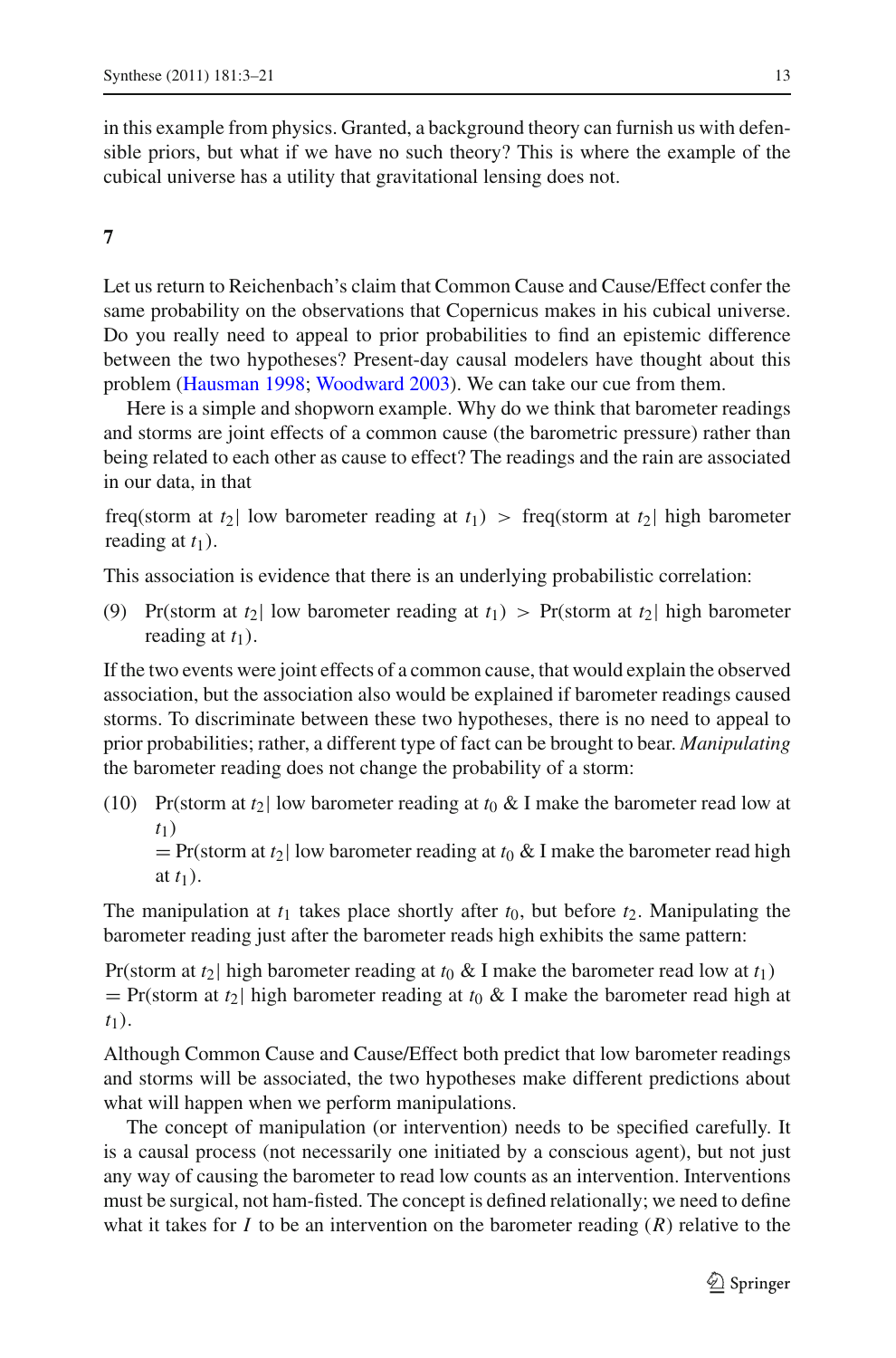storm (*S*). The key idea is that any effect that *I* has on *S* must pass through *R*; there can be no second pathway by which this influence is transmitted (nor can *I* be correlated with a factor *Z* that influences *S* by a separate pathway). For example, if you perform an action that simultaneously makes the barometer read low and also raises the barometric pressure, your action is not an intervention.<sup>9</sup> In this circumstance, your act of ham-fistedly changing the barometer reading is associated with an increase in the frequency of storms, but that isn't evidence that barometer readings cause storms.

If barometer readings cause storms, then interventions on the readings can be expected to be associated with storms. If the two are joint effects of a common cause, then interventions on the barometer readings can be expected to not be associated with storms. If no such association is observed, this is evidence favoring Common Cause over Cause/Effect. I say that interventions provide data that favor one hypothesis over another, not that they provide data that definitively refutes either. As noted earlier, the hypotheses under discussion do not have deductively entailments as to whether there will be *associations* in the data; rather, they have entailments about whether there will be probabilistic *correlations*. These correlations are not what we observe; what we observe are associations.

Reichenbach's thought experiment about the cubical world includes the detail that the people in the cube cannot manipulate the shadow-images that appear on the cube's surfaces. As quoted above, he stipulates that powerful force fields prevent them from doing so. This makes the puzzle harder to solve. Had Copernicus or his successors sent rockets to alter or remove one of the shadow-images in a pair (perhaps by smearing whitewash on it), these manipulations would have yielded evidence that favors Common Cause over Cause/Effect.<sup>10</sup>

How does this point about manipulations bear on the problem of the external world? Each of us can manipulate sensations that we find correlated. In my experience, the visual impression  $(V)$  that there are waves breaking on a beach is associated with the auditory impression (*A*) of the crashing of waves. Are these two types of experience related as cause to effect or do they trace back to a common cause? The answer can be found by manipulating each. When I have both experiences, I can easily shut down the one but not the other, and shut down the other but not the one. When I open and close my eyes, my visual impressions flip in perfect synchrony though I continue to have the same auditory impression. When I hold my ears and release them, my auditory impressions stop and start though I continue to have the same visual impressions.<sup>11</sup> The visual  $(V)$  and auditory  $(A)$  impressions are probabilistically correlated, but manipulating the one does not change the probability of the other. That is, it is true both that

<sup>9</sup> See Woodward (2003, pp. 98–103) for further details on how the concept of intervention should be defined.

<sup>10</sup> Reichenbach (1925, pp. 101–102) anticipates this point about manipulations; he says that "if *A*is the cause of *C* and a slight alteration is induced in *A*, a slight alteration will also appear in *C*. But if *C* is altered slightly, no change will arise in *A*." Perhaps he does not use this idea in *Experience and Prediction* because he thought it was not needed to solve the problem at hand.

<sup>&</sup>lt;sup>11</sup> I am not advancing the strong thesis that there is no manipulation of visual experience that affects audition. My claim is more modest. See McGurk and McDonald (1976) for discussion of a case in which vision influences what we hear.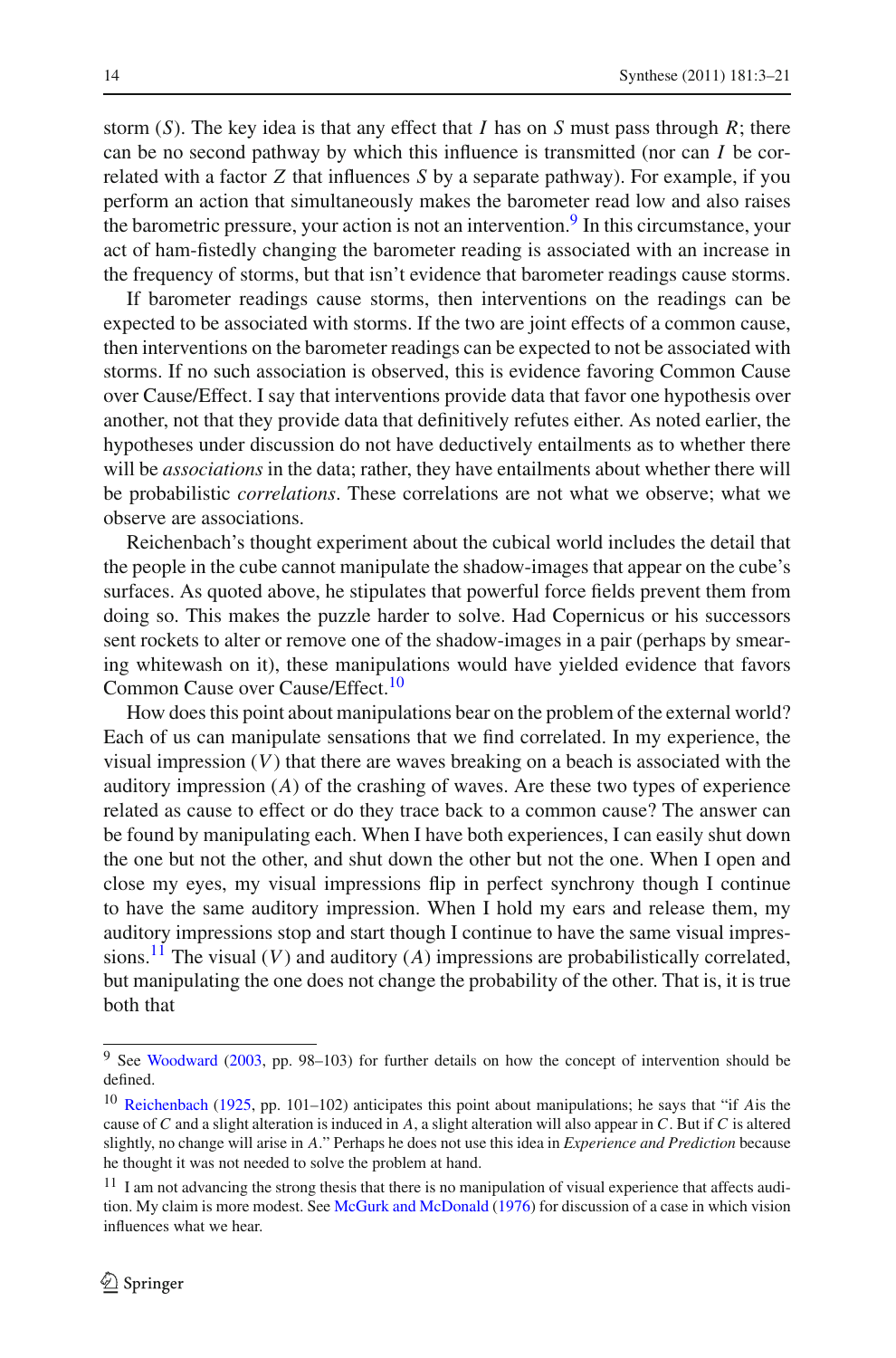**Fig. 3** Even though *X* causes *Y* , manipulating *X* by changing its value from  $X = a$  to  $X = b$ is not associated with an expected change in the state of *Y*



(11) Pr(I have *A* at  $t_2$  I have *V* at  $t_1$ ) > Pr(I have *A* at  $t_2$  I don't have *V* at  $t_1$ )

and

(12) Pr(I have *A* at  $t_2$ ) I have *V* at  $t_0$  and I cause *V* to occur at  $t_1$  by keeping my eyes open)

 $=$  Pr(I have *A* at  $t_2$ ) I have *V* at  $t_0$  and I cause *V* to not occur at  $t_1$  by closing my eyes).

The Common Cause and Cause/Effect hypotheses agree that (11) should be true, but they disagree about whether  $(12)$  is.<sup>12</sup>

The operative principle, both with respect to the barometer and with respect to the beach,

 $i_{S}$ :

*X* causes *Y* if and only if there is a possible intervention on *X* that entails an expected change in the state of *Y* .

This is what distinguishes *X*'s causing *Y* from *Y* 's causing *X* and from *X* and *Y* 's being joint effects of a common cause. There is an existential quantifier in this criterion, not a universal quantifier, because some interventions on a cause can fail to be associated with an expected change in its effect. Consider, for example, the relationship of a cause *X* to its effect *Y* that is depicted in Fig. 3. If *X* is manipulated by changing its value from  $X = a$  to  $X = b$ , the expected value of Y remains the same. But notice that intervening on *X* by changing its value from  $X = a$  to  $X = c$  (where  $c \neq b$ ) entails that the expected value of *Y* will be different.

In general, when *X* is manipulated and no change in the state of *Y* occurs, this is evidence, not proof, that favors the hypothesis that *X* and *Y* have a common cause over the hypothesis that they are related to each other as cause to effect. It is only evidence for two reasons. First, as already noted, what you observe is a fact about frequencies, not a probabilistic equality. Second, even if a probabilistic equality is true for the particular manipulation you have performed, it may fail to be true for others. When

<sup>12</sup> Consider Locke's comment in Book 4, Chap. 11 of his *Essay Concerning Human Understanding*: "our senses assist one another's testimony of the existence of outward things, and enable us to predict. Our senses in many cases bear witness to the truth of each other's report, concerning the existence of sensible things without us. He that sees a fire, may, if he doubts whether it be anything more than a bare fancy, feel it too; and be convinced, by putting his hand in it."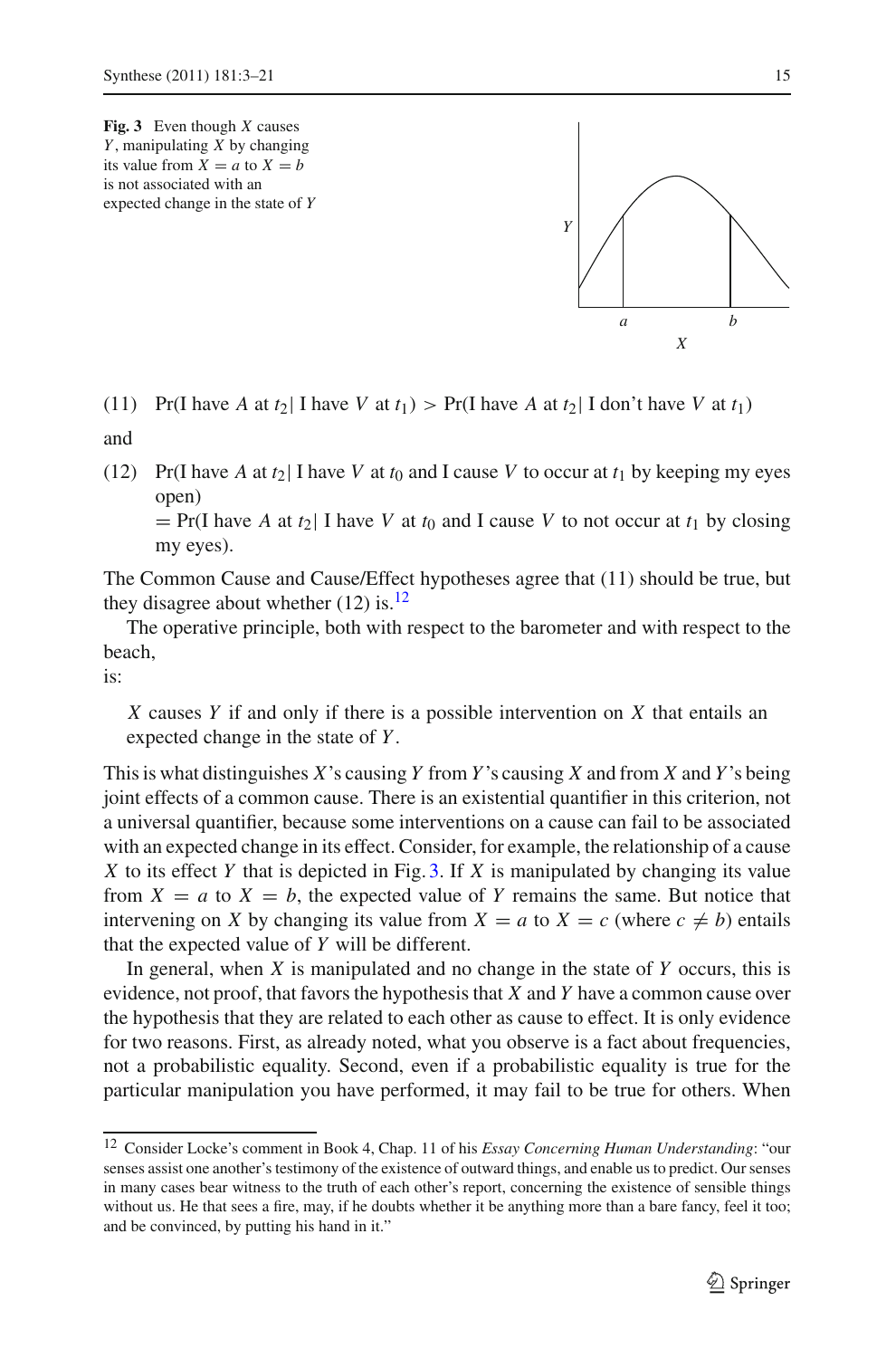a manipulation fails to produce a difference in observed frequencies, this is evidence that favors Common Cause over Cause/Effect in the sense described by the Law of Likelihood. The observations are less probable if *X* is a cause of *Y* than they would be if *X* were not. Fiddling with the barometer fails to be associated with a change in the frequency of storms. And my fiddling with my visual impressions of waves by fluttering my eyes fails to be associated with a change in the frequency of my auditory impressions of waves. The observations discriminate between Common Cause and Cause/Effect; you do not need prior probabilities to find a difference between the two hypotheses.

#### **8**

Does this successfully complete Reichenbach's argument for the external world? I hope it is clear that the pattern pertaining to my auditory and visual impressions of waves has wide applicability. I do not claim that the argument I have described establishes that there *probably* is a common cause. The more modest thesis to consider is that the associated sensations and the results of my manipulation experiments are *evidence* for this conclusion in the sense described by the Law of Likelihood. But even with this caveat, this evidential argument for the external world<sup>13</sup> is not yet complete. How do I know that my shutting my eyes and my holding my ears are manipulations in the required sense? And why must the common cause for which I claim to have evidence be something outside my own mind?

The worry represented by the first question is depicted in Fig. 4. Perhaps my opening and closing my eyes  $(E)$  is not a manipulation of my visual impressions  $V$  with respect to my auditory impressions *A* in the required technical sense. My eye fluttering (*E*) will be a ham-fisted nonintervention if it affects my seeming to hear the waves (*A*) by some pathway other than the one that goes through my visual impressions (*V)*, or if  $E$  is associated with a causal factor  $(Z)$  that affects my auditory impressions by some other pathway. Let's focus on the first of these options, as the issues raised are the same. The problem is that it is possible for *V* to cause *A* even though *E* and *A* are uncorrelated. This will happen if *E* raises the probability of *A* along one pathway and lowers it along the other, where the magnitudes of these two components exactly cancel each other, so that the net effect of *E* on *A* is zero. Some causal modelers (Spirtes et al. 2001) adopt an assumption (the "faithfulness" condition) that rules this out. But even without this assumption, the observations still favor Common Cause over Cause/Effect if there is some chance that my fluttering my eyes is an intervention on *V* with respect to *A*.

The second question does not contest the thesis that *E* is an intervention on *V* with respect to *A* nor does it deny that the result of this experiment favors the hypothesis that *V* and *A* have a common cause. Rather, the question is why I should think that this common cause of my visual and auditory impressions of waves is something outside

<sup>&</sup>lt;sup>13</sup> I call this the evidential argument for the external world to parallel the evidential argument from evil, which claims, not that the evil we observe *proves* that there is no God, but that it is *evidence against* the existence of God; see the articles collected in Howard-Snyder (1996) and the brief discussion in Chap. 2 of Sober (2008, pp. 164–167).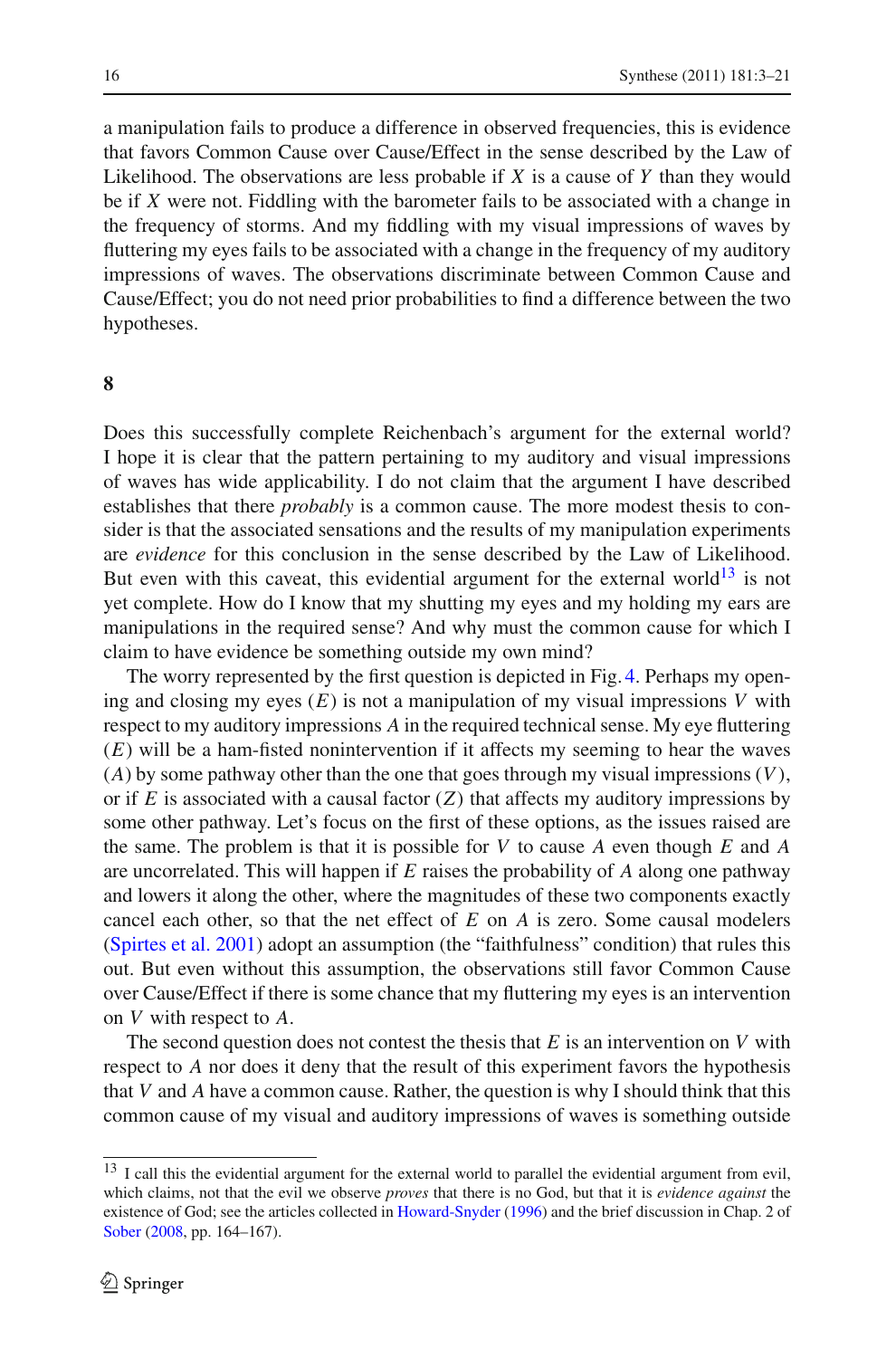**Fig. 4** Suppose *E* (my closing my eyes) is not an intervention on *V* (my visual impressions) with respect to *A* (my auditory impressions) because *I* not only affects *V*, but also affects *A* via a distinct pathway. *I* is therefore hamfisted *E*  $V \longrightarrow A$ **Fig. 5** My intending to go to the beach is a common cause of the visual (*V*) and auditory (*A*) experiences of waves that I have. If the intending does not screen off *V* from *A* , this is evidence for there being an intervening common cause (an *ICC*) *V* I intend to go to  $\overline{C}$ the beach

my own mind.<sup>14</sup> For example, why cannot the common cause just be the intention I form to go to the beach?

The answer is that the intention *is* a common cause, but that this does not mark a victory for solipsism. The first thing to note is that, in fact, the intention does not screen-off the two types of experience from each other (i.e., it does not render them conditionally independent of each other), since

 $Pr(V \text{ at } t_2 \text{ and } A \text{ at } t_2 | I \text{ intend to go to the beach at } t_1)$  $Pr(V \text{ at } t_2 | I \text{ intend to go to the beach at } t_1) Pr(A \text{ at } t_2 | I \text{ intend to go to the beach at } t_1)$ .

This probabilistic inequality is sanctioned by frequency data. For example, suppose that I do not always have wavy visual and auditory experiences after I form the intention to go to the beach, but that when I have one of these experiences I always have the other. If *V* and *A* are correlated even after I take account of my intending to go to the beach, how is this failure of screening-off to be explained? One possibility is depicted in Fig. 5; perhaps there is an *intervening* common cause, one that comes between my intending to go to the beach at  $t_1$  and my having wavy auditory and visual sensations at *t*2. <sup>15</sup> But what is the nature of this intervening common cause? The realist will say that it is a state of the world external to my own mind—perhaps it is the state of my actually being at the beach. Solipsists will reply that there is a state of my own mind that screens off *V* from *A*.

*A*

<sup>&</sup>lt;sup>14</sup> This question recapitulates the one I asked earlier about the cubical universe: if the shadow images in a pair have a common cause, why must that common cause be outside the cube, let alone a bird?

<sup>&</sup>lt;sup>15</sup> In a causal chain from the more distal common cause  $C_d$  to the more proximal common cause  $C_p$  to the two effects *V* and *A*,  $C_d$  will fail to screen off *V* from *A* if (i)  $C_p$  screens off *V* from *A*, (ii)  $C_p$  screens off *V* from  $C_d$ , (iii)  $C_p$  screens of *A* from  $C_d$ , and (iv) all the probabilities involved are between 0 and 1 noninclusive (Sober 1988).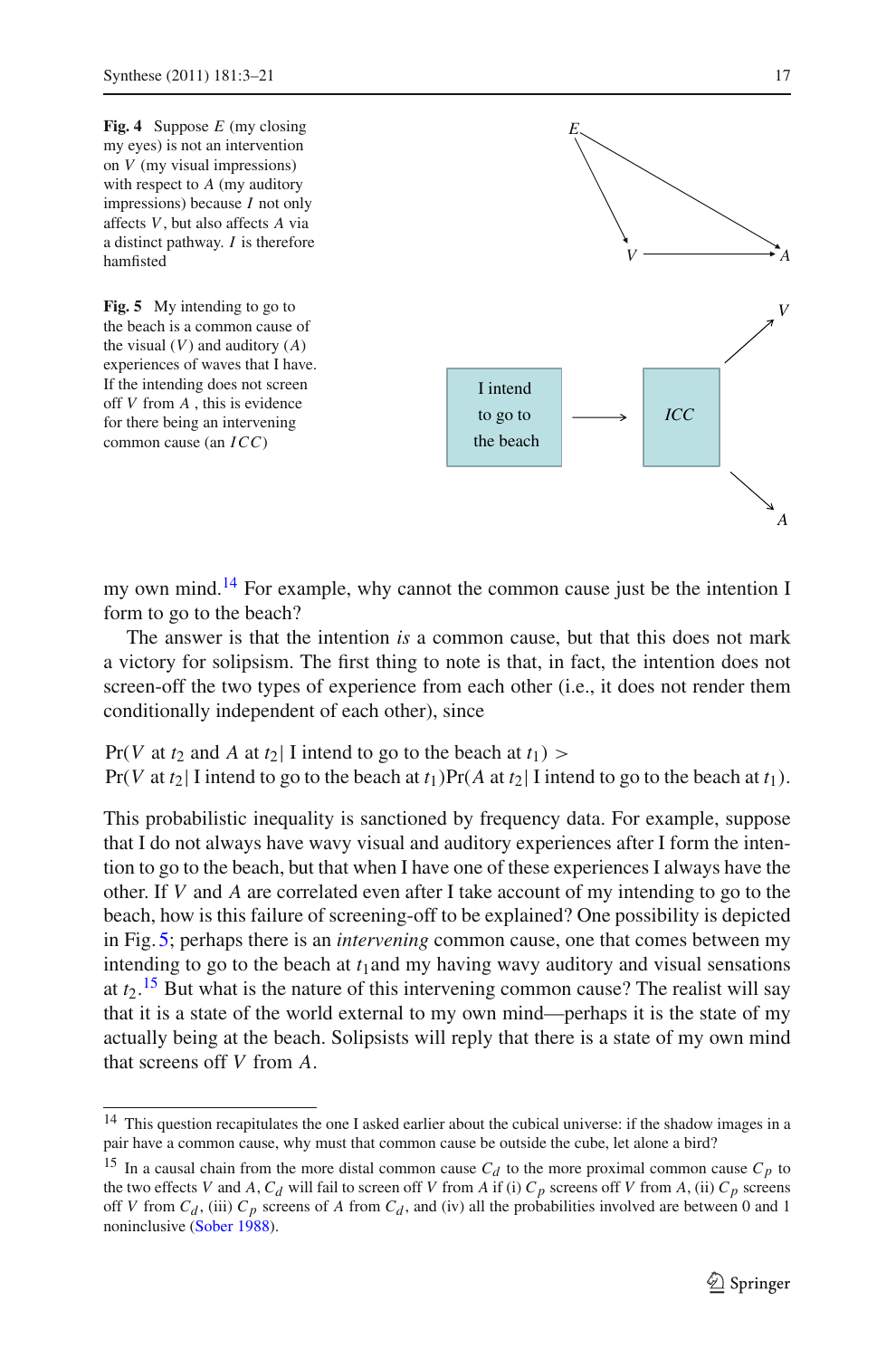



A second explanation for why my intending to go to the beach does not screen off my wavy auditory and visual experiences from each other is that there is a second common cause (not caused by the first), as depicted in Fig. 6.<sup>16</sup> Here again, the question arises of what kind of state this second common cause is. The solipsist will say that it must be a state of my own mind; the realist will deny this.

I take it that the solipsist must concede that there is evidence that*something* is going on in the production of my wavy visual and auditory sensations besides my intending to go to the beach. The challenge for the solipsist is to point to some other mental state that I occupy that plays the role of this something else. I suggest that often there is nothing of the sort to which the solipsist can point. Suppose, for example, that right after I form the intention to go to the beach that I am rendered unconscious; the next thing I know, I am either experiencing wavy visual and auditory experiences, or I am experiencing neither. When I introspect, I find no further experiences that I can cite to explain this uncanny correlation of *V* and *A*. Realists will maintain that I not only have evidence for a common cause, but also have evidence that this common cause is not one of my mental states. "It's the external world that is doing the work, stupid," they will impatiently insist.

Can the solipsist reply that there is a mental state that screens off *V* and *A* from each other, but that this is something to which I have no introspective access? I concede that this reply is possible. However, it undermines the epistemological idea that is supposed to motivate solipsism in the first place. The solipsist thinks it is clear that his own mind and his experiences exist, but then he questions whether there is anything else. This clarity and query are supposed to reflect the fact that I am immediately aware of my own mind and mental states—I can have no doubt about their existence—but the physical world is something more iffy. If the solipsist is driven to countenance introspectively inaccessible mental states, what is the basis for his doubting the existence of an external physical world?

<sup>16</sup> If there are two common causes of *V* and *A* where each makes a difference in the probability of the two effects, and their joint states screen off *V* from *A*, then neither common cause screens-off *V* from *A* by itself (Sober 1988).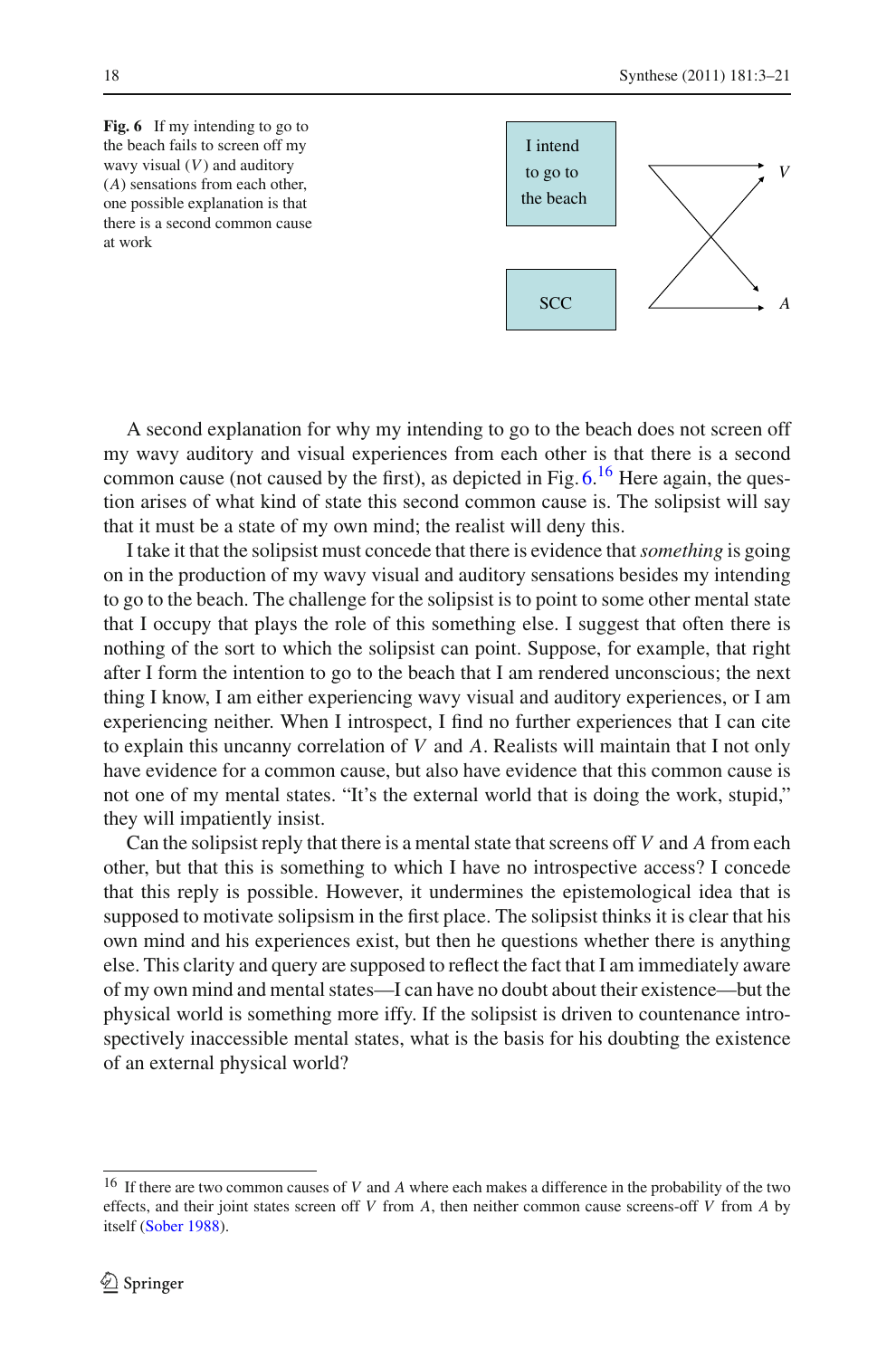#### **9**

the question against solipsism? Empiricists have objected to defenses of scientific realism that appeal to "inference to the best explanation" on this ground (Fine 1984). One difference is that the argument for the external world presented here is evidential and rests just on the Law of Likelihood, whereas the realist's inference to the best explanation involves acceptance. Even so, it is open to the solipsist to reject the Law of Likelihood and therefore to reject Bayesianism. The question then arises of which probabilistic principles for interpreting evidence solipsists are prepared to embrace. If solipsists say "none at all"—that the only inference principles they countenance are deductive—that is reason enough to reject their epistemology, since it prevents them from holding that present and past experiences provide evidence concerning which experiences will occur in the future.<sup>17</sup>

#### **10**

The positivists thought that the problem of the external world is a pseudo-problem mired in metaphysical muck. Believing as he did that solipsism and realism about material objects are predictively equivalent, Carnap (1956) concluded that the choice between them is a matter of convenience, not fact; this is what he meant by classifying this philosophical issue as an *external* question, not an *internal* question. Although Reichenbach's probability theory of meaning allows the problem of the external world to be resuscitated, we now have the option of regarding that theory as a ladder that we can kick away once we have climbed it. Solipsism and realism about material objects are *not* synonymous; we can recognize this without needing to have a fully adequate theory of meaning at our fingertips. Reichenbach was right that probabilistic tools can be brought to bear on the epistemological problem of evaluating solipsism and realism as competing hypotheses.<sup>18</sup> We are no more cut off from solving this problem than scientists are cut off from reasoning about the existence of unobservable entities.<sup>19</sup> However, the hypothesis that there is something outside need not be assessed by invoking prior probabilities. These priors are difficult to justify, and placing the entire burden of the argument on the assignment of prior probabilities has the implication that our experiences provide no evidence, one way or the other, for an external world.

<sup>&</sup>lt;sup>17</sup> I argue that the realism/empiricism debate should be understood as a debate about evidence, rather than as a debate about acceptance, in Sober (2007).

<sup>18</sup> It is curious that Reichenbach's animus against positiv*ism* occasionally manifests itself as *ad hominem* slams against positiv*ists*. For example, in Chap. 2, he says that "the preachers of positivism" remind him of "the fanaticism of a religious sect" (p. 103); he also comments that positivists "usually become offended when they are told that they do not believe that the physical world will continue to exist after their death" (p. 134). Who are these dogmatic and prickly positivists whom Reichenbach found so irritating? Presumably not the gentle Carnap; maybe the testy Neurath or the messianic Ayer or the recently murdered Schlick?

<sup>&</sup>lt;sup>19</sup> An analog for the problem of the external world that includes a role for manipulations can be extracted from Hacking (1985) discussion of how microscopists distinguish properties of a specimen from artifacts of the apparatus.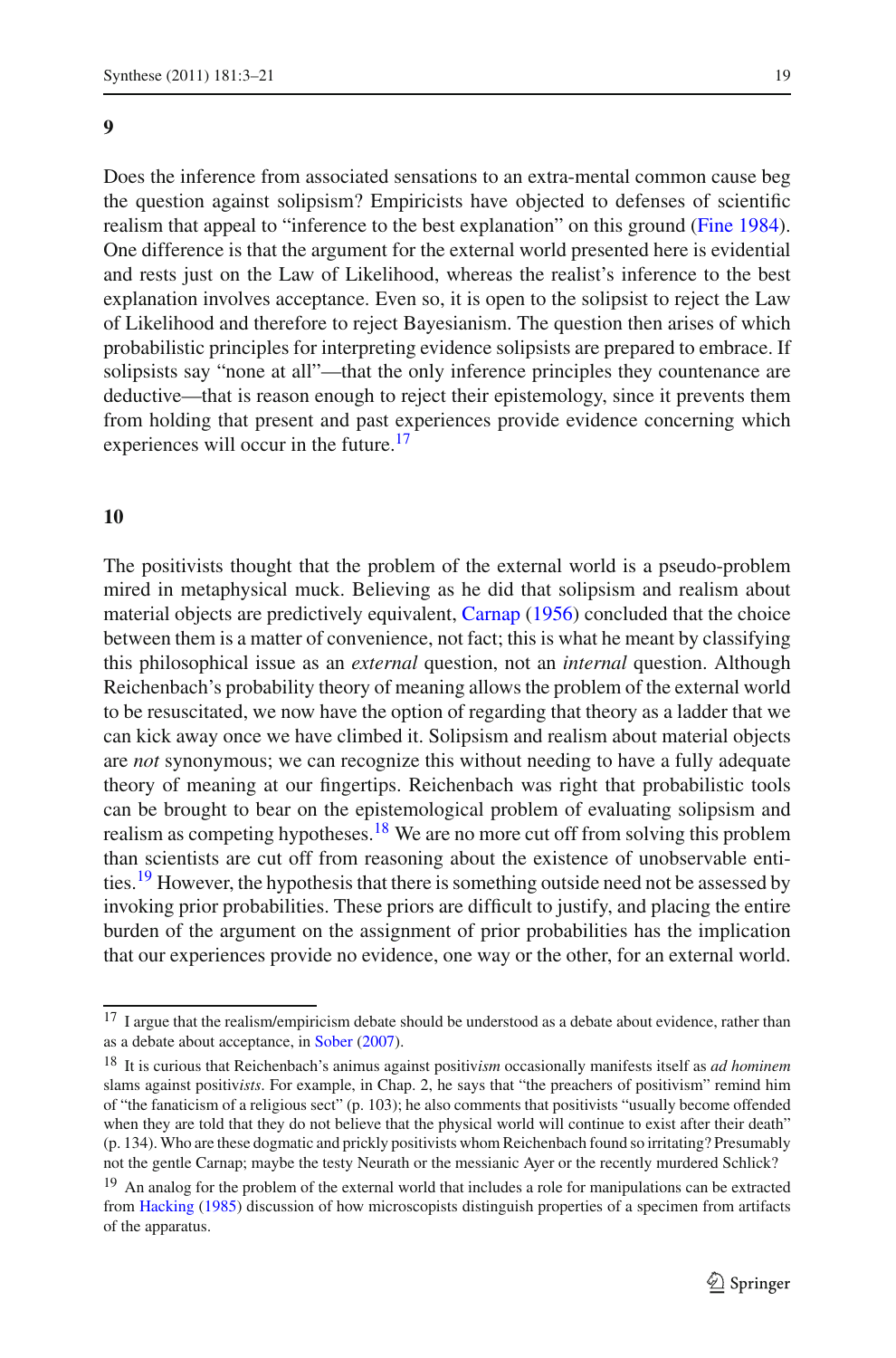Reichenbach's cube is a beautiful analogy for the problem of the external world. And his focus on the correlations that exist between shadow images on the walls of the cube directs our attention to a key issue—the correlations that exist between the different experiences that we have. But there is a disanalogy that needs to be corrected. Because of powerful force fields, the cubists are passive observers of the images on the walls of their cube, just as the chained prisoners in Plato's cave are passive observers of the shadows cast there. In contrast, each of us is related to his or her experiences actively, not passively. We influence which experiences we have by acts of will. This provides us with experimental opportunities that the cubists cannot exploit. Perhaps this is enough to show that I have evidence, not just that some of my experiences have common causes, but that those common causes are not states of my consciousness.

**Acknowledgements** I thank Martin Barrett, David Chavez, Juan Comesaña, Richard Creath, Joshua Filler, Clark Glymour, Guven Guzeldere, Daniel Hausman, Gurol Irzik, John Koolage, Flavia Padovani, Maria Reichenbach, Alan Richardson, Carolina Sartorio, Friedrich Stadler, Michael Stoelzner, Michael Strevens, Steve Swartzer, and James Woodward for useful comments. I also have benefitted from discussing this paper at the 2008 Reichenbach conference at Bogazici University in Istanbul and at the University of Nebraska, Lincoln.

#### **References**

- Carnap, R. (1953). Meaning and synonymy in natural languages. *Philosophical Studies, 6*, 33–47.
- Carnap, R. (1956). Empiricism, semantics, and ontology. In *Meaning and necessity*. Chicago: University of Chicago Press.
- Edwards, A. (1972). *Likelihood*. Cambridge: Cambridge University Press.
- Fine, A. (1984). The natural ontological attitude. In J. Leplin (Ed.), *Scientific realism* (pp. 83–107). Berkeley: University of California Press. (Reprinted in *The shaky game*, pp. 112–135. Chicago: University of Chicago Press).
- Glymour, C. (1977). Reichenbach's entanglements. *Synthese, 34*, 219–235.
- Hacking, I. (1965). *The logic of statistical inference*. Cambridge: Cambridge University Press.
- Hacking, I. (1985). Do we see through the microscope? In P. Churchland & C. Hooker (Eds.), *Images of science: Essays on realism and empiricism*. Chicago: University of Chicago Press.
- Hausman, D. (1998). , Churchland, P., Hooker, C. (Eds.), *Causal asymmetries*. Cambridge: Cambridge University Press.
- Howard-Snyder, D. (Ed.). (1996). *The evidential argument from evil*. Bloomington: Indiana University Press.
- McGurk, H., & McDonald, J. (1976). Hearing lips and seeing voices. *Nature, 264*, 746–748.
- Putnam, H. (1975). *Mind, language, and reality*. Cambridge: Cambridge University Press.
- Reichenbach, H. (1925). Die Kausalstruktur der Welt und der Unterschied von Vergangenheit und Zukunft. In *Sitzungsberichte der Bayerische Akademie der Wissenschaft*, November, pp. 133–175. (Translated as The causal structure of the world and the difference between past and future. In R. Cohen & M. Reichenbach (Eds.), *Hans Reichenbach—Selected Writings, 1909–1953* (1978, pp. 81–119)). Dordrecht: Reidel.
- Reichenbach, H. (1935). *The theory of probability—an inquiry into the logical and mathematical foundations of the calculus of probability*, 2nd edn. Berkeley: University of California Press, 1948.
- Reichenbach, H. (1938). *Experience and prediction—an analysis of the foundations and structure of knowledge*. Chicago: University of Chicago Press. (Reissued 2006 by University of Notre Dame Press with an introduction by A. Richardson).
- Reichenbach, H. (1956). *The direction of time*. Berkeley: University of California Press.

Salmon, W. (1984). *Scientific explanation and the causal structure of the world*. Princeton: Princeton University Press.

Royall, R. (1997). *Statistical evidence—a likelihood paradigm*. Boca Raton, FL: Chapman and Hall.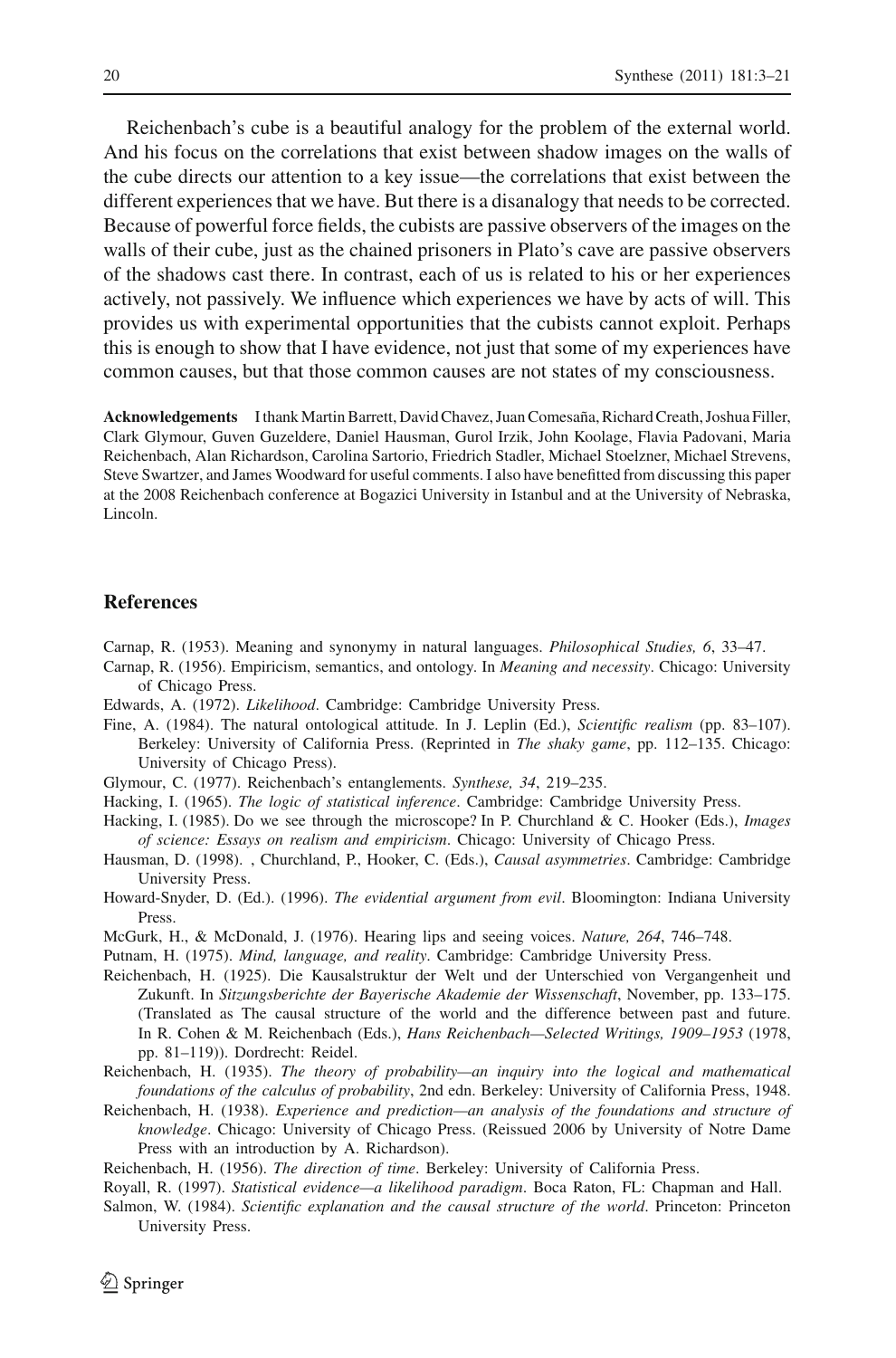- Salmon, W. (1999). Ornithology in a cubical world: Reichenbach on scientific realism. In D. Greenberger, W. Reiter, & A. Zeilinger (Eds.), *Epistemological and experimental perspectives on quantum physics* (pp. 303–315). Dordrecht: Kluwer.
- Skyrms, B. (1984). *Pragmatics and empiricism*. New Haven: Yale University Press.
- Sober, E. (1988). The principle of the common cause. In J. Fetzer (Ed.) *Probability and causation: Essays in honor of Wesley Salmon* (pp. 211–228). Dordrecht: Reidel. (Reprinted in E. Sober, *From a biological point of view*. Cambridge: Cambridge University Press, 1994).
- Sober, E. (2000). Quine's two dogmas. In *Proceedings of the Aristotelian Society*, Vol. 74, pp. 237–280.
- Sober, E. (2001). Venetian sea levels, British bread prices, and the principle of the common cause. *British Journal for the Philosophy of Science, 52*, 1–16.
- Sober, E. (2007). Empiricism. In S. Psillos & M. Curd (Eds.), *The Routledge companion to the philosophy of science* (pp. 129–138). London: Routledge.
- Sober, E. (2008). *Evidence and evolution—the logic behind the science*. Cambridge: Cambridge University Press.
- Spirtes, P., Glymour, C., & Scheines, R. (2001). *Causality, prediction, and search*. Cambridge: MIT Press.
- Woodward, J. (2003). *Making things happen: A theory of causal explanation*. Oxford: Oxford University Press.
- Yule, G. U. (1926). Why do we sometimes get nonsensical relations between time series? A study of sampling and the nature of time series. *Journal of the Royal Statistical Society, 89*, 1–64.